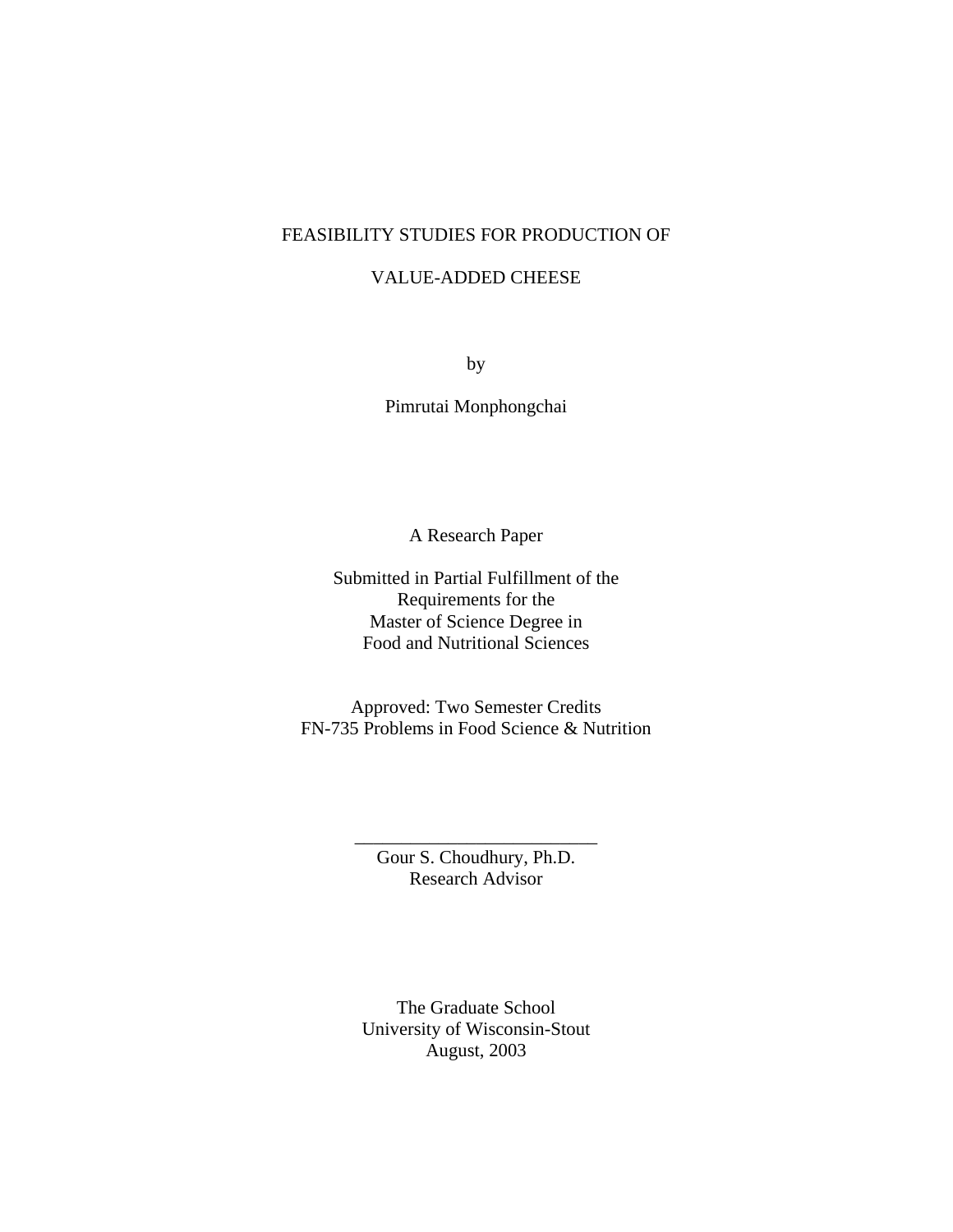## The Graduate School University of Wisconsin-Stout Menomonie, WI 54751

Abstract

|                                                       | Monphongchai                         | Pimrutai                                                 |             |                |
|-------------------------------------------------------|--------------------------------------|----------------------------------------------------------|-------------|----------------|
| (Writer)                                              | (Last Name)                          | (First Name)                                             |             | (Initial)      |
| (Title)                                               |                                      | Feasibility studies for production of value-added cheese |             |                |
|                                                       | <b>Food and Nutritional Sciences</b> | Gour S.Choudhury                                         | August 2003 | 47             |
| (Graduate Major)                                      |                                      | (Research Advisor)                                       | (Date)      | (No. of Pages) |
|                                                       |                                      | American Psychological Association, 5 <sup>th</sup> Ed.  |             |                |
| $(\mathbf{M}_{\text{on}})$ $(\mathbf{M}_{\text{on}})$ |                                      |                                                          |             |                |

(Manual Style)

This study was undertaken to expand the market of dairy products, especially cheeses. The research evaluated the feasibility of producing fruit flavored value-added cheeses. Five fruit flavors studied were apple, cantaloupe, honeydew, grape, and watermelon. Juice was extracted from each fruit and added to milk before the standard cheese making process. Cheeses obtained were analyzed using 30 member sensory panel. The sensory evaluation indicated potential for producing apple flavored cheese. Further research will be needed to improve the sensory attributes of cheeses obtained from milk containing grape, cantaloupe, and watermelon juices. The production of value-added cheese using honeydew juice was not feasible.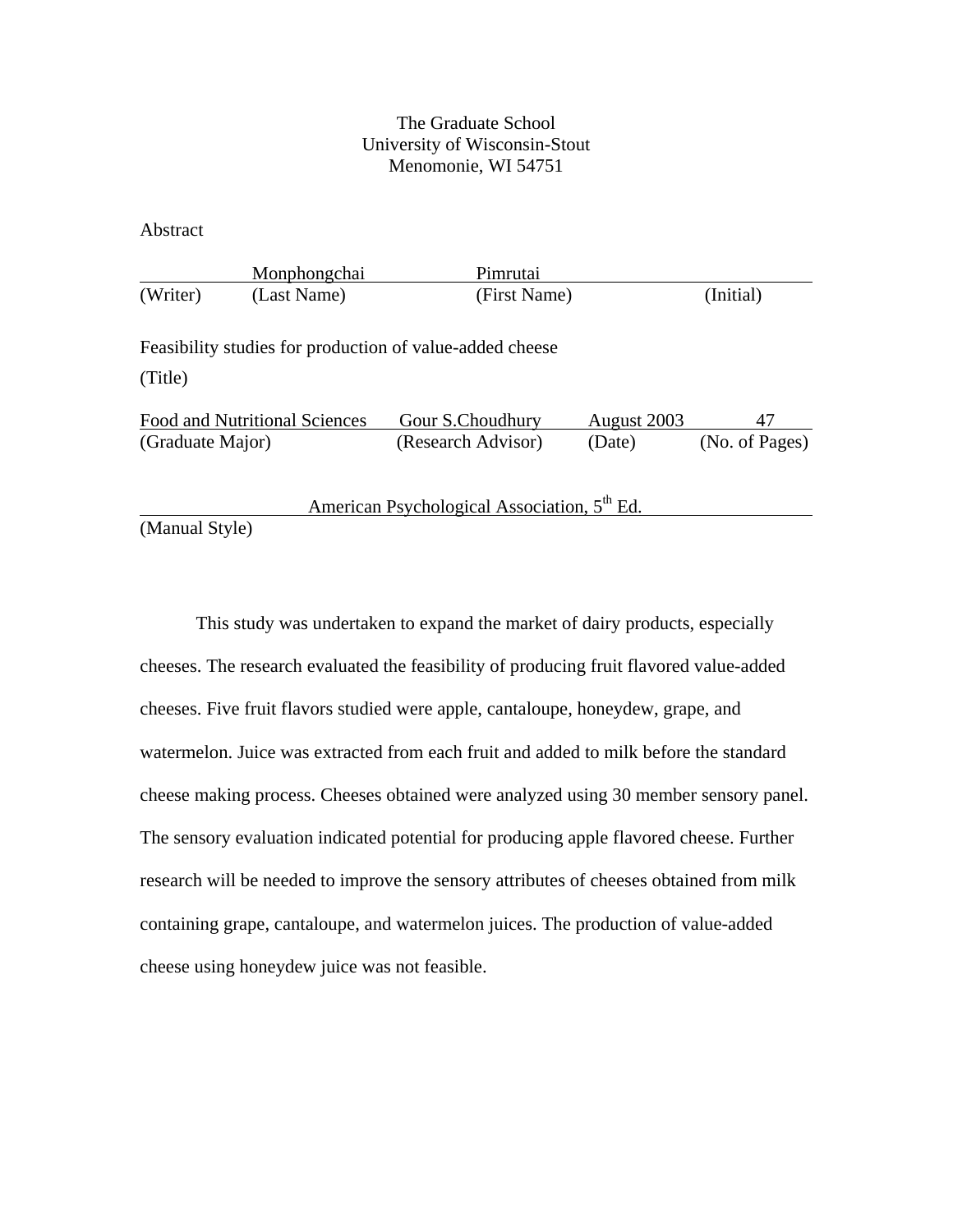#### Acknowledgements

This research could not be completed without assistance from many people. I would like to take this opportunity to extend my appreciation to everyone including all volunteers, the Food and Nutrition Department staff, the Communications, Education, and Training Department staff, the Risk Control Center staff, and my friends (Hiro, Pop, and Thorn) who assisted me through the research process.

Above all, I would like to express my sincere gratitude to my research advisor, Dr. Gour Choudhury, for his guidance, expertise, patience, and encouragement throughout the research process and my study. In addition, I would like to thank Vickie Weber, and Hannah Flom for helping with the paper format and proofreading.

I also appreciate all my professors for their valuable knowledge, and my program director, Dr. Janice Coker for her guidance through out my years of study at UW-Stout. Special thank to Dr. Elbert Sorrell for his support and advice. Furthermore, I thank all Thai friends, and other friends both in Thailand, and Menomonie, WI for being concerned, cheering, and sharing a good memory together. My heart is grateful to Knot Kammawon who continually assisted me.

Finally, and most importantly, my cordial gratitude is to my family-- my parents, my sister, and brother-- for their love, understanding, and support. I am deeply grateful to mom and dad for considering that *the education is the most precious belonging for me*. Without all of them, I could not be myself today. I love all of them.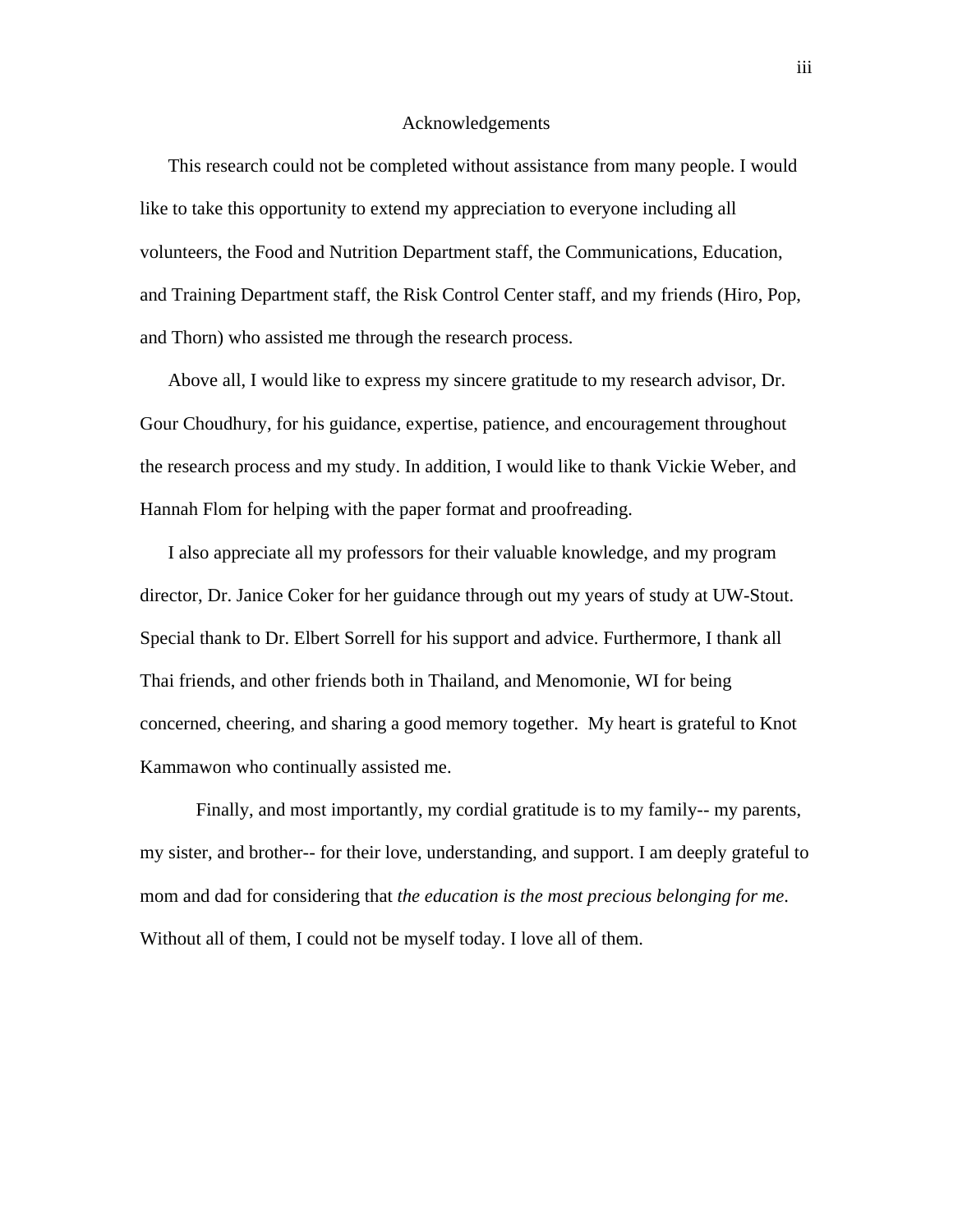# Table of Contents

# Page

|                                            | $\overline{\mathbf{u}}$ |
|--------------------------------------------|-------------------------|
|                                            | iii                     |
|                                            | iv                      |
|                                            | vi                      |
|                                            | vii                     |
|                                            |                         |
| <b>CHAPTER ONE: INTRODUCTION</b>           |                         |
|                                            |                         |
|                                            | 2                       |
| <b>CHAPTER TWO: LITERATURE REVIEW</b>      |                         |
|                                            | 3                       |
|                                            |                         |
|                                            | 5                       |
|                                            | 7                       |
|                                            | $\overline{7}$          |
|                                            | 9                       |
|                                            | 9                       |
| <b>Fruit Review</b>                        |                         |
|                                            | 10                      |
|                                            | 12                      |
|                                            | 13                      |
|                                            | 13                      |
|                                            | 14                      |
|                                            | 15                      |
| <b>CHAPTER THREE: METHODOLOGY</b>          |                         |
|                                            | 16                      |
| Methods                                    |                         |
|                                            | 16                      |
|                                            | 19                      |
| <b>Subjective Measurement</b>              |                         |
|                                            | 19                      |
|                                            |                         |
|                                            | 19                      |
|                                            | 20                      |
|                                            | 21                      |
| <b>CHAPTER FOUR: RESULT AND DISCUSSION</b> |                         |
|                                            | 22                      |
|                                            | 23                      |
|                                            | 24                      |
|                                            | 25                      |
|                                            | 27                      |
|                                            |                         |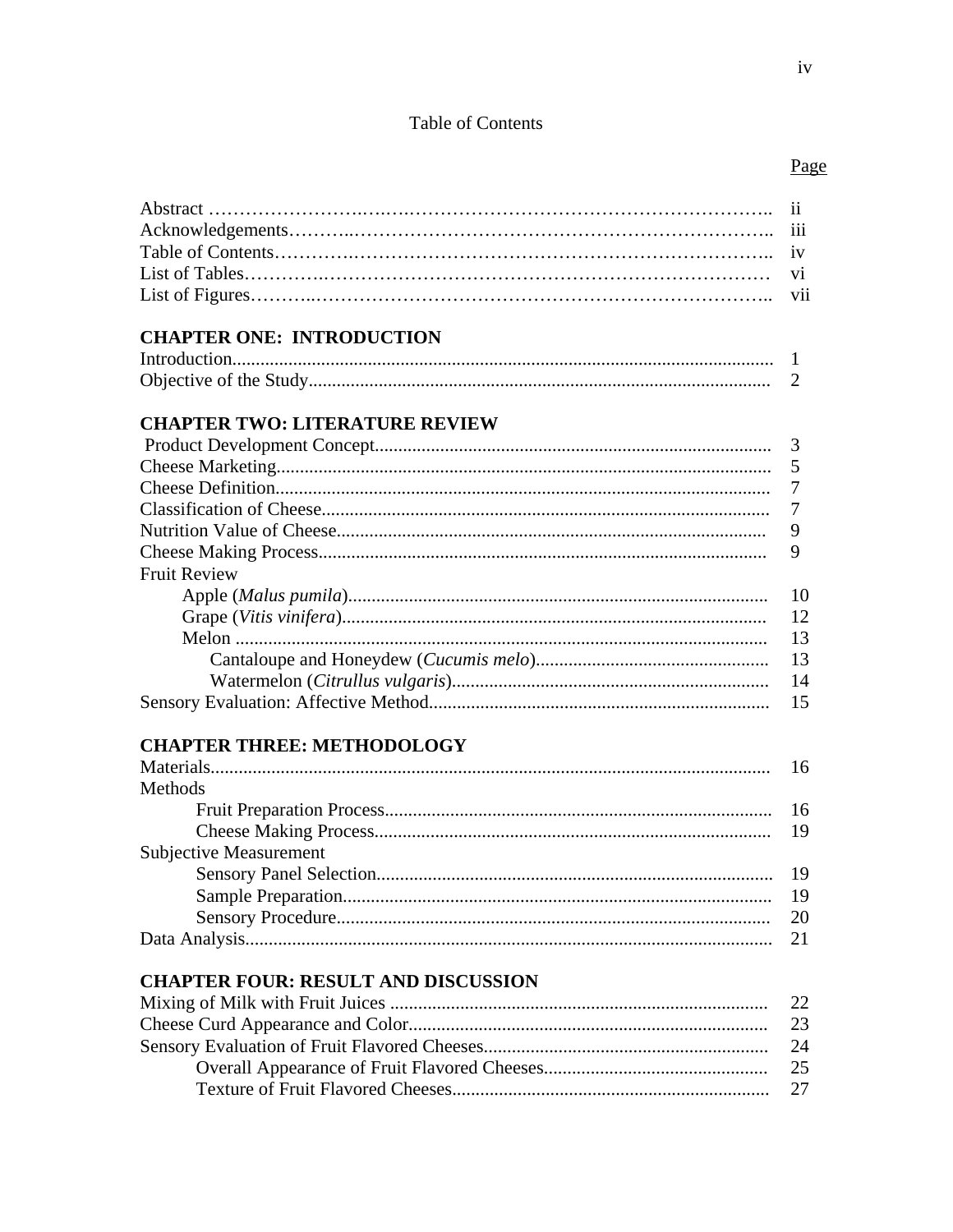# Table of Contents (Continued)

|                                                    | 29<br>30 |  |
|----------------------------------------------------|----------|--|
| <b>CHAPTER FIVE: CONCLUSION AND RECOMMENDATION</b> |          |  |
|                                                    | 32       |  |
|                                                    |          |  |
| Appendices                                         |          |  |
|                                                    |          |  |
|                                                    |          |  |

| Pa<br>ջ<br>e |
|--------------|

37 39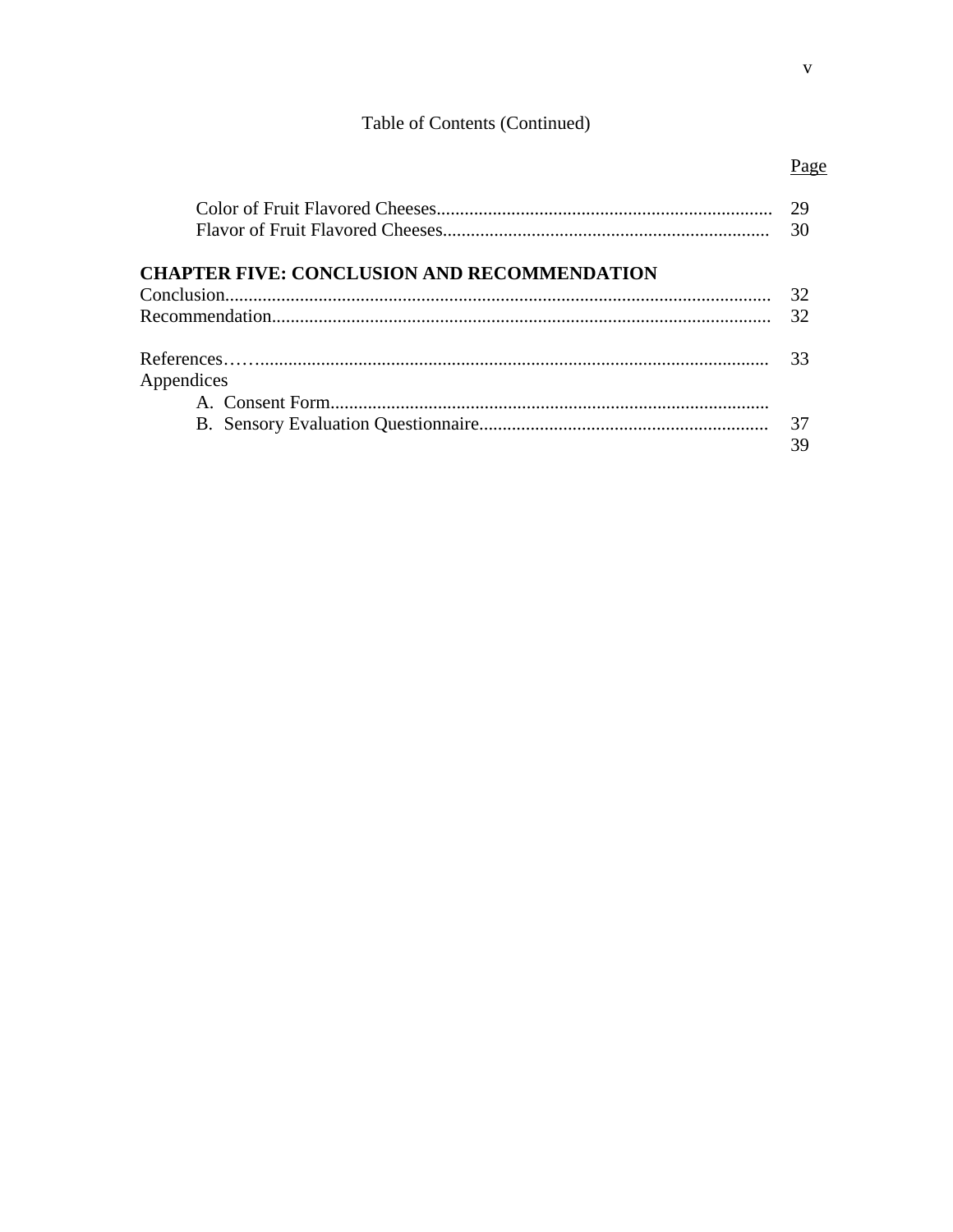# List of Tables

| Table |                                                                  | Page          |
|-------|------------------------------------------------------------------|---------------|
|       |                                                                  |               |
|       |                                                                  | 9             |
|       |                                                                  | <sup>11</sup> |
|       |                                                                  | - 12          |
|       |                                                                  |               |
|       |                                                                  | 22            |
|       | 7. Analysis of Variance for Overall Appearance Preference Rating | 25            |
|       |                                                                  | 26            |
|       |                                                                  | 28            |
|       |                                                                  | 29            |
|       |                                                                  | 31            |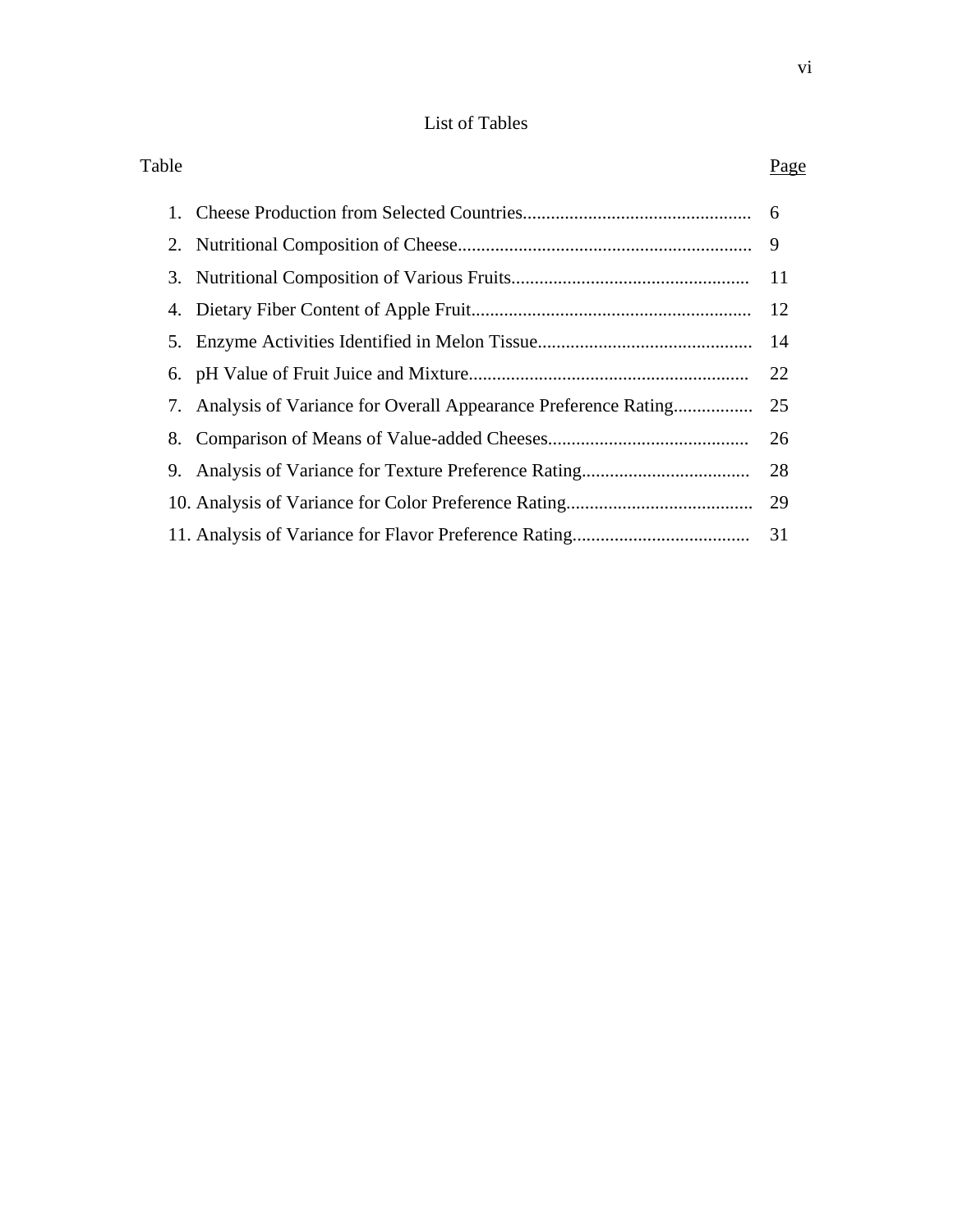# List of Figures

| Figure |                                                                   | Page |
|--------|-------------------------------------------------------------------|------|
|        |                                                                   | 3    |
|        |                                                                   | 17   |
|        | 3. Processing Steps for Fruit Flavored Cheese Making Production   | 18   |
|        | 4. Cheese Curd Color and Appearance during Processing             |      |
|        | a.                                                                | 23   |
|        |                                                                   | 24   |
|        |                                                                   | 24   |
|        | d.                                                                | 24   |
|        |                                                                   | 24   |
|        | 5. Panelists' Overall Appearance Preference Rating of Value-added |      |
|        |                                                                   | 27   |
|        | 6. Panelists' Texture Preference Rating of Value-added Cheeses    | 28   |
|        | 7. Panelists' Color Preference Rating of Value-added Cheeses      | 30   |
|        | 8. Panelists' Flavor Preference Rating of Value-added Cheeses     | 31   |
|        |                                                                   |      |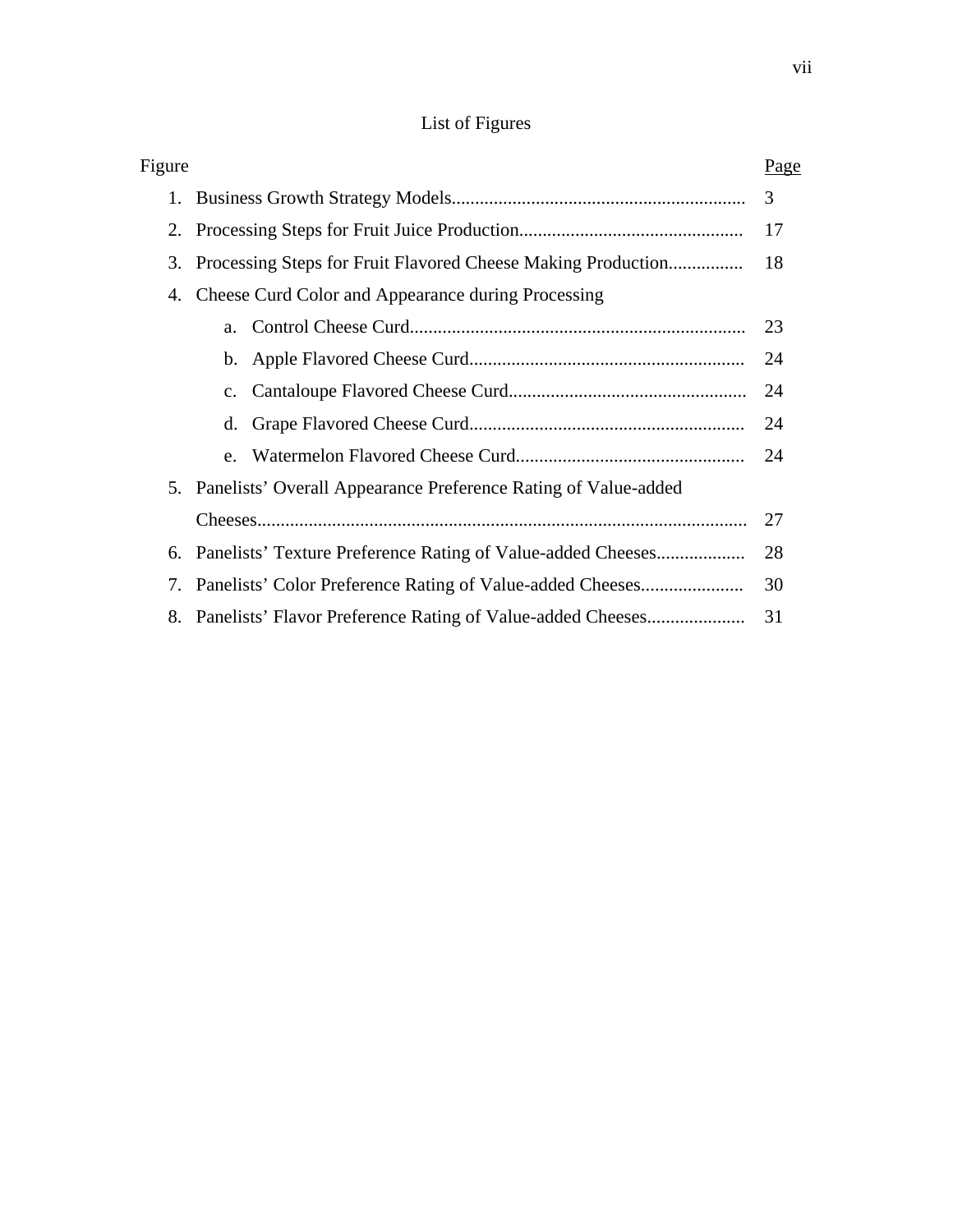#### CHAPTER ONE

#### Introduction

Milk and many of its products are dietary staples of people throughout the world. It is a perishable commodity and consists of valuable nutrients such as protein, fat, carbohydrate, vitamins, and minerals. Processing technologies are applied to preserve milk in different forms such as condensed products, cream, butter, ice cream, and various forms of cheese.

Cheese is a concentrated dairy commodity produced by acid or rennet coagulation or curding milk, stirring and heating the curd, draining off the whey, collecting and pressing the curd. The cheese is ripened, cured, or aged to develop the flavor and texture. Cheese can be classified into many groups varying from raw material, texture type, interior or exterior characteristic, and composition. According to the Food and Drug Administration (FDA) in 2003, two criteria used to define cheeses are moisture content and milk fat content. Cheddar is allowed a maximum 39% of moisture content and must contain at least 50% of milkfat. Cheese is produced all over the world. In 1994 the United States was the largest cheese producer and manufactured cheese products over 3 million tons, more than one-fifth of the total world production (Banks, 1998). Ritter (2000, p. 51) stated that "In 1910, the average American ate 5 lbs of cheese per year, but that had grown to 28 lbs per year by 1998". This is a considerable growth of cheese consumption.

Development of new cheese products will benefit both manufacturers and consumers. Manufacturers will be able to expand their market and profitability from new cheese products. Consumers will have more choice to purchase and consume various types of cheese products.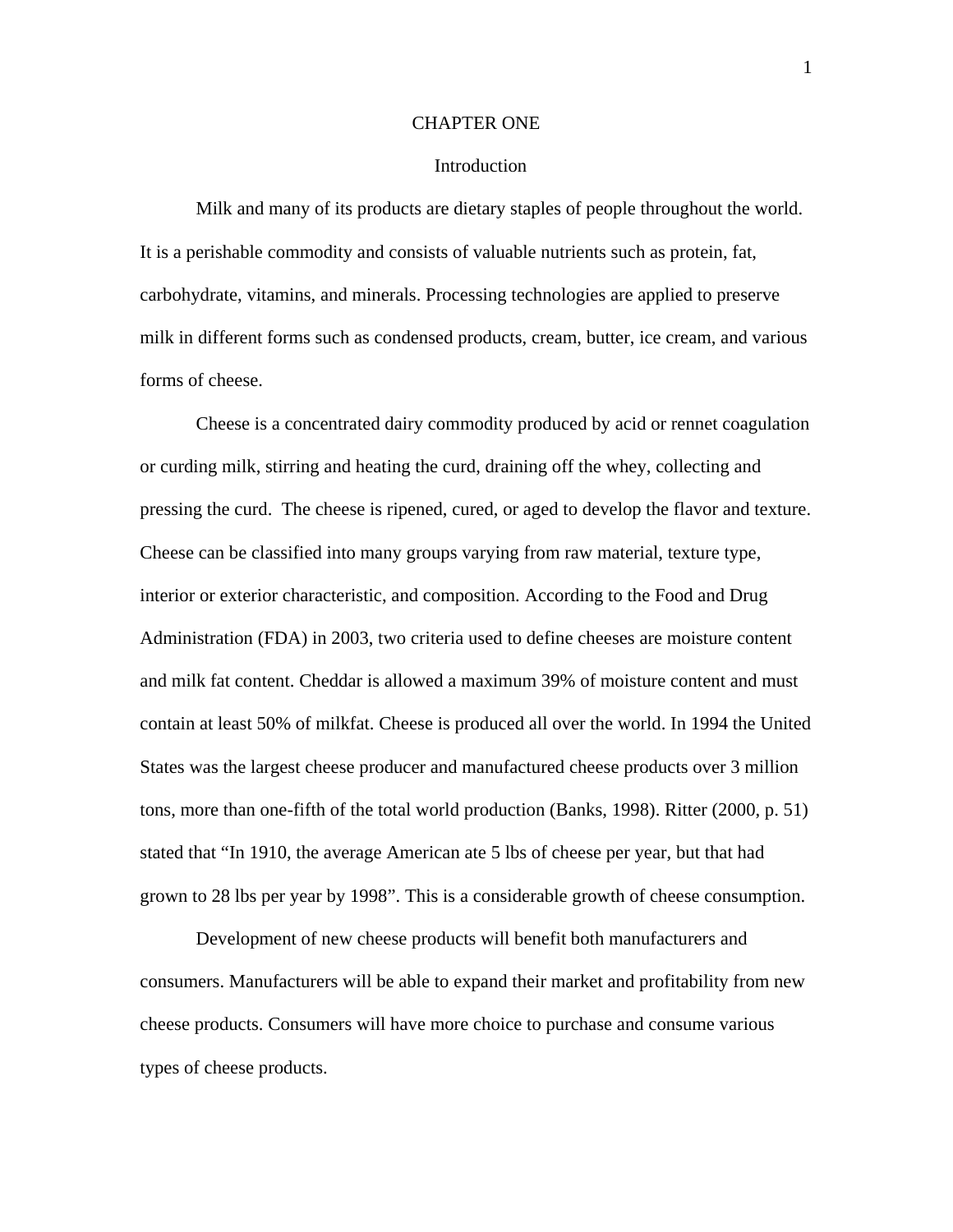The focus of this study was to research and develop different cheeses by adding fruit juice to milk in the cheese making process. Natural nutrients from fruit extracts could improve the nutritional value of the cheese products and consumption of these products could have health benefits.

## Objective of the Study

The purpose of this study was to evaluate the feasibility of value-added cheese processing using fruit juice. Two specific objectives of this study were:

- 1. To identify the fruit juice that could possibly be used in the cheese processing
- 2. To determine the most desirable fruit flavored cheese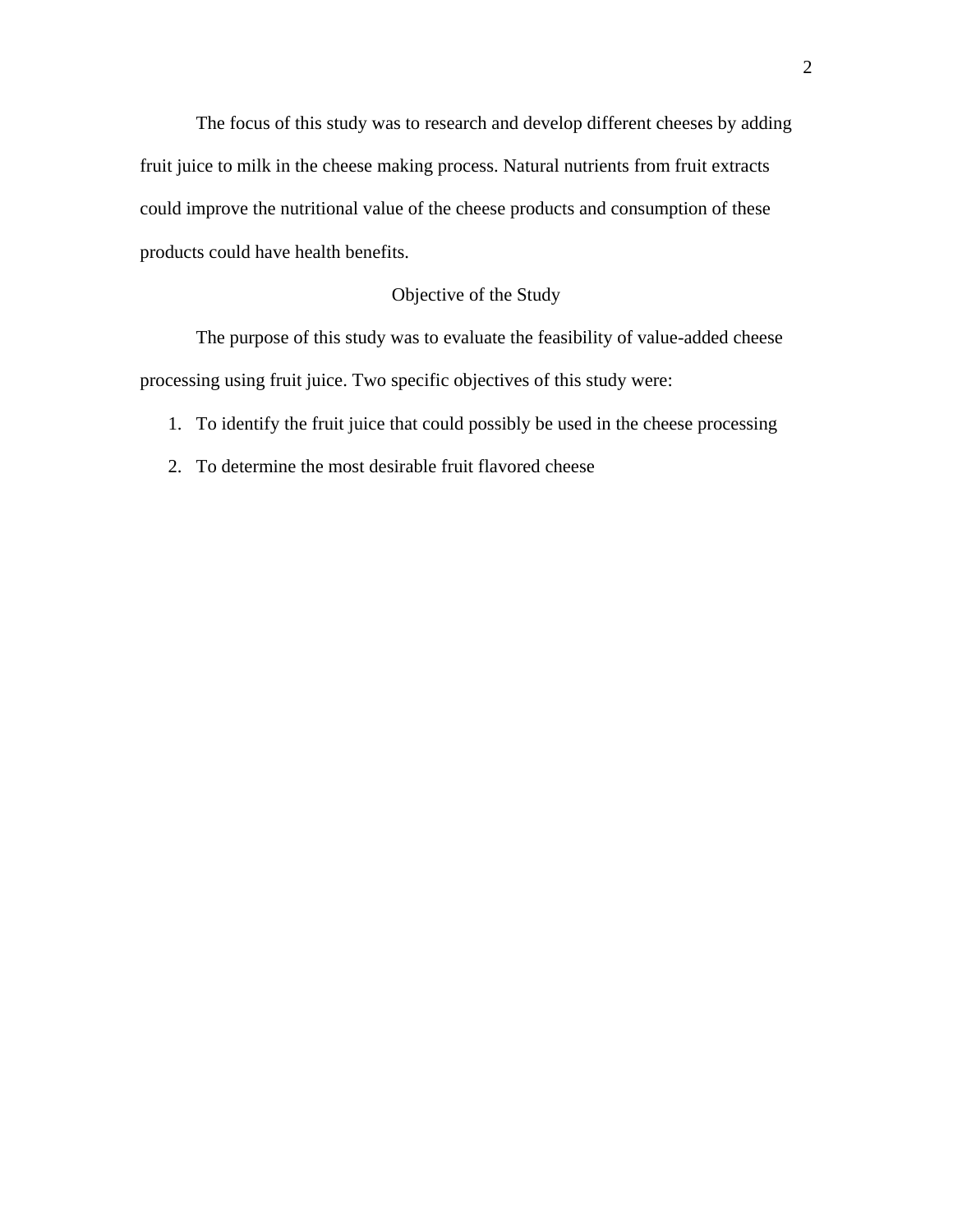#### CHAPTER TWO

## Literature Review

## *Product Development Concept*

Food industry is one of the hugest industries in the business world. The food sectors want to see success and growth in their business. Four growth strategies for the business are market penetration strategy, market development strategy, product development strategy, and diversification strategy (Lord, 2000 & Kotler 1997). Growth strategy models for business are shown in Figure 1.

*Figure 1.* Business growth strategy models

| <b>Current Products</b> | <b>New Products</b> |
|-------------------------|---------------------|
|                         |                     |

|                        | Market penetration | Product development |  |
|------------------------|--------------------|---------------------|--|
| <b>Current Markets</b> | strategy           | strategy            |  |
|                        | Market development | Diversification     |  |
| New Markets            | strategy           | strategy            |  |

Source: Kotler (1997)

- Market penetration strategy is gaining more market share of current products in existing markets.
- Market development strategy (or market extension) is aiming to expand the current products to new markets.
- Product development strategy is creating the new potential product to serve current markets.
- Diversification strategy is finding the new products to target new markets.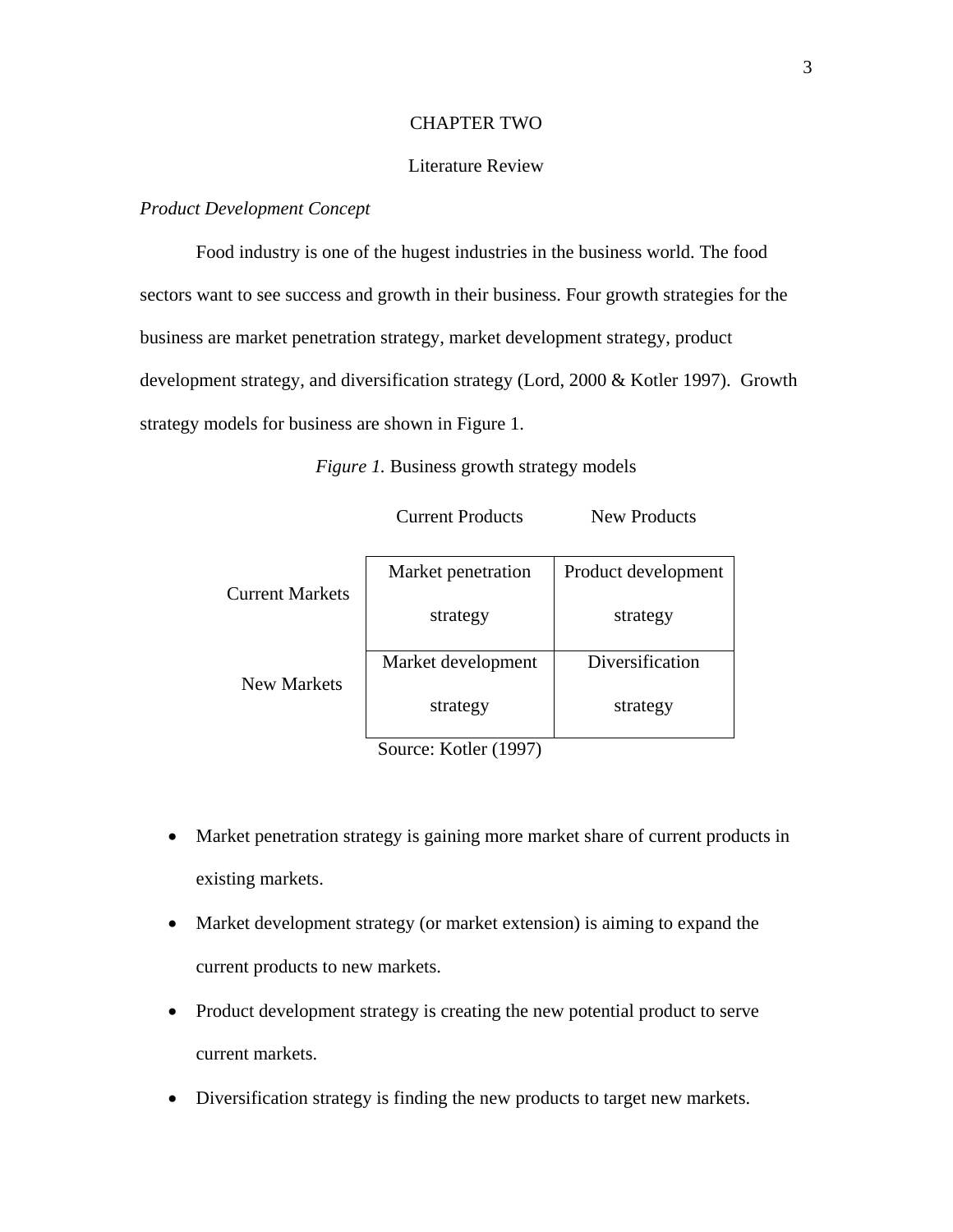The change of industries has been required to meet consumers' preference due to changing of consumers' need, age, habit, lifestyle, and ethnicity. The consumer always wants more information, variety, and a new eating experience. Research and development will give a better understanding of the process of food product innovation.

According to Fuller (1994) new product development is driven by several factors. These factors include the life cycle of products. Products are introduced into the marketplace and at some point the products lose customer appeal. Many food companies have aggressive growth plans and encourage risk taking. Aggressive growth plans are needed to stay competitive in the global marketplace. The changing of marketplace also requires new products that fit consumers' desires. New technology and knowledge may alter new products, make them available, and suite them to consumers. Changing of legislation, health programs, and government policy are factors that force producers to develop new products.

Best (1990, p.3) stated that "new product design demands a carefully choreographed "total concept" approach that goes beyond simply designing products that survive successive consumer test hurdles." New product development requires seven steps which are 1) setting new product development targets, 2) gathering the strategic information, 3) mapping the strategic geography, 4) creating a list of new product options, 5) setting criteria, 6) creating the portfolio, and 7) managing the portfolio (Gill, Nelson, & Spring, 1996).

New food products can be classified into several groups such as line extensions, repositioned existing products, new form of existing products, reformulation of existing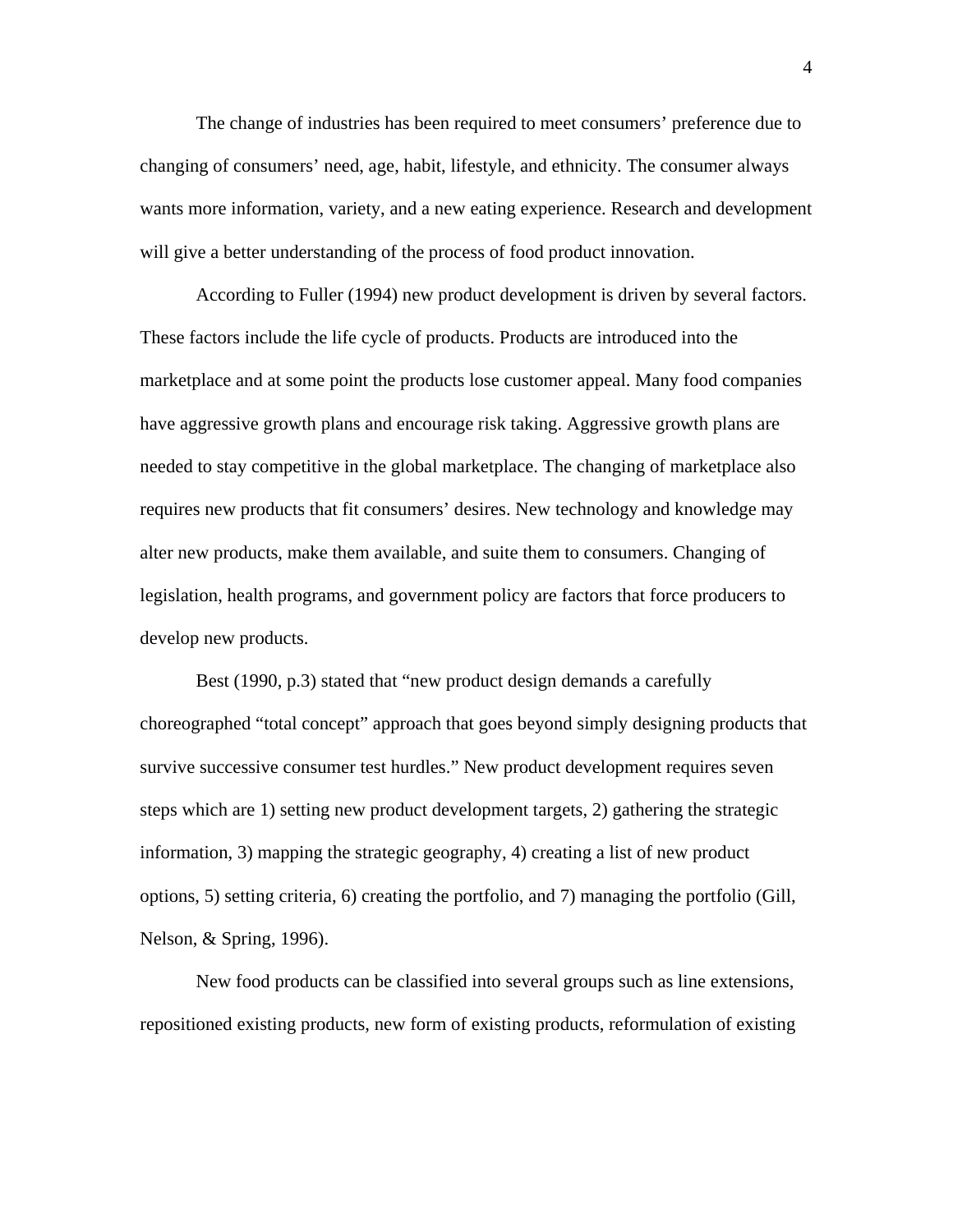products, new packing of existing products, innovative or added-value product, and creative product (Fuller, 1994).

Meltzer (cited in Fuller, 1994, p. 7) defined "value added" and "added value" processing as "…any technique that effects a physical or chemical change in a food or any activity that adds value to a product."

#### *Cheese Marketing*

 Statistic results from Foreign Agricultural Service (2000) indicated that cheese production in the United States increased every year since 1996 to 2000. The United States, as a single manufacturing country, continues to be a major cheese producer. However, the European Union including Denmark, France, Germany, Ireland, Italy, Netherlands, Spain, Sweden, and the United Kingdom produces more than 5,000 metric tons of cheese. Table 1 shows the amount of cheese production from selected countries.

 According to Wisconsin Agricultural Statistics Service (2003), total production of cheese in the United States was 748,263,000 tons in May 2002, and 740,014,000 tons in May 2003; about 250,000,000 tons of cheddar cheese was produced and 22% of the products were from the state of Wisconsin.

 The increase of cheese production is driven by the availability of raw milk, the market channel of industries, consumer habits and demands, country regulations, and trade barriers. However, cheese has been consumed throughout the world and has dominated the world trade market. Robinson and Wilbey (1998) claimed that cheese consumption in Japan has been increasing because of new food habits. The consumption is also increasing in the Middle Eastern countries. The higher the personal incomes are, the higher is the demand for cheese.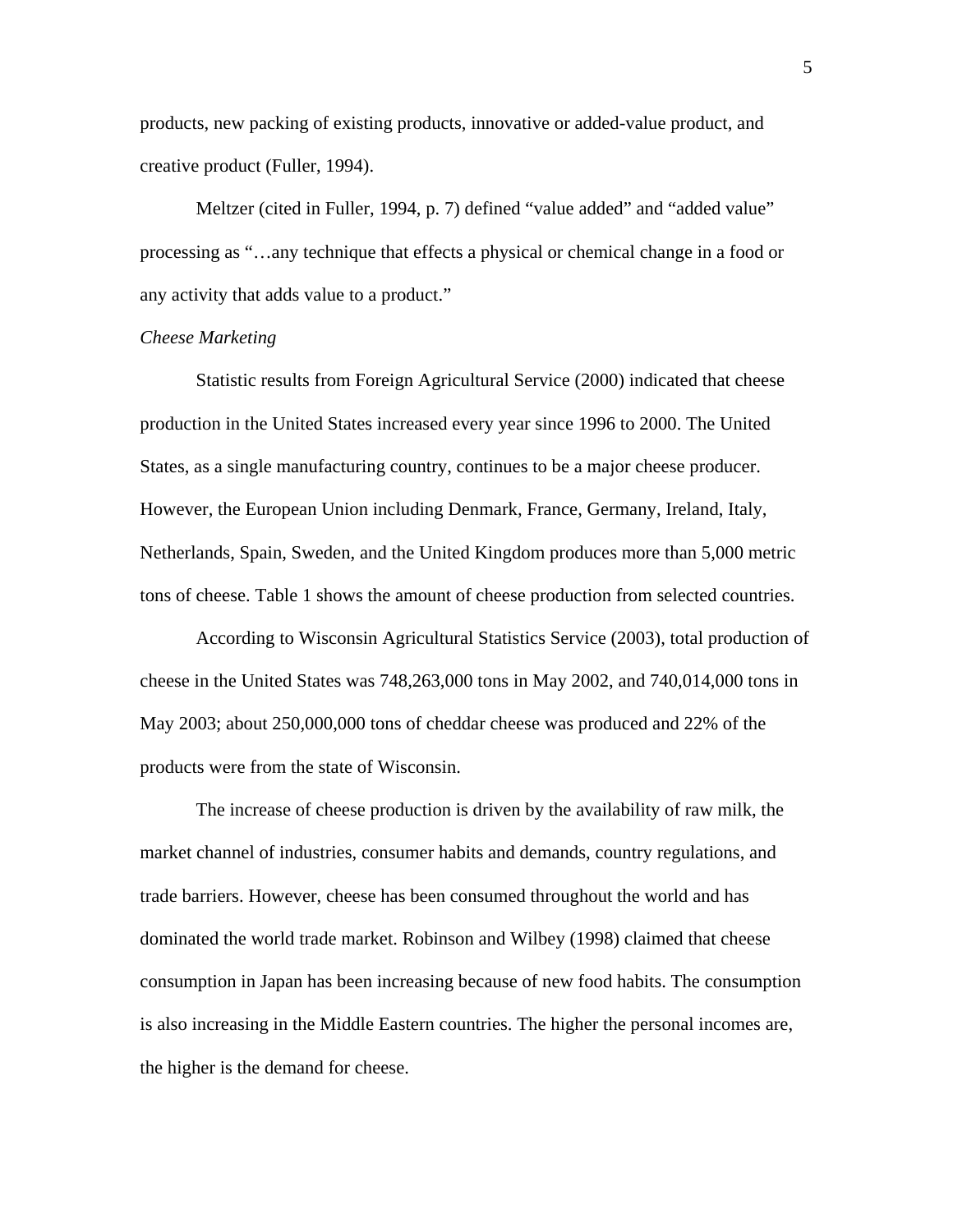# Table 1

# *Cheese Production from Selected Countries*

|                       | Country                    | <b>Amount of Cheese production</b><br>$(1,000$ metric tons) |         |  |  |
|-----------------------|----------------------------|-------------------------------------------------------------|---------|--|--|
|                       |                            | 1996                                                        | 2000(p) |  |  |
| <b>North America</b>  |                            |                                                             |         |  |  |
|                       | Canada                     | 289                                                         | 329     |  |  |
|                       | Mexico                     | 110                                                         | 135     |  |  |
|                       | <b>United States</b>       | 3,274                                                       | 3,775   |  |  |
| Subtotal              |                            | 3,673                                                       | 4,239   |  |  |
| <b>South America</b>  |                            |                                                             |         |  |  |
|                       | Argentina                  | 390                                                         | 432     |  |  |
|                       | <b>Brazil</b>              | 385                                                         | 445     |  |  |
|                       | Venezuela                  | 77                                                          | 62      |  |  |
| Subtotal              |                            | 852                                                         | 939     |  |  |
| <b>European Union</b> |                            |                                                             |         |  |  |
|                       | Denmark                    | 298                                                         | 305     |  |  |
|                       | France                     | 1,594                                                       | 1,680   |  |  |
|                       | Germany                    | 947                                                         | 1,046   |  |  |
|                       | Ireland                    | 92                                                          | 91      |  |  |
|                       | Italy                      | 90                                                          | 1,000   |  |  |
|                       | Netherlands                | 688                                                         | 690     |  |  |
|                       | Spain                      | 160                                                         | 210     |  |  |
|                       | Sweden                     | 127                                                         | 130     |  |  |
|                       | <b>United Kingdom</b>      | 364                                                         | 330     |  |  |
| Subtotal              |                            | 5,220                                                       | 5,482   |  |  |
| <b>Eastern Europe</b> |                            |                                                             |         |  |  |
|                       | Poland                     | 133                                                         | 145     |  |  |
|                       | Romania                    | 92                                                          | 92      |  |  |
| Subtotal              |                            | 225                                                         | 237     |  |  |
|                       | <b>Former Soviet Union</b> |                                                             |         |  |  |
|                       | Russia                     | 173                                                         | 220     |  |  |
|                       | Ukraine                    | 60                                                          | 57      |  |  |
| Subtotal              |                            | 233                                                         | 277     |  |  |
| <b>North Africa</b>   |                            |                                                             |         |  |  |
|                       | Egypt                      | 325                                                         | 370     |  |  |
| Subtotal              |                            | 325                                                         | 370     |  |  |
| Asia                  |                            |                                                             |         |  |  |
|                       | Japan                      | 33                                                          | 36      |  |  |
|                       | Korea                      | $\theta$                                                    | 15      |  |  |
| Subtotal              |                            | 33                                                          | 51      |  |  |
| Oceania               |                            |                                                             |         |  |  |
|                       | Australia*                 | 268                                                         | 367     |  |  |
|                       | New Zealand**              | 230                                                         | 270     |  |  |
| Subtotal              |                            | 498                                                         | 637     |  |  |
| <b>TOTAL</b>          |                            | 11,059                                                      | 12,232  |  |  |

(p) Preliminary

\*Year ending June 30 of the year shown

\*\* Year ending May 31 of the year shown

Source: FAS (2000)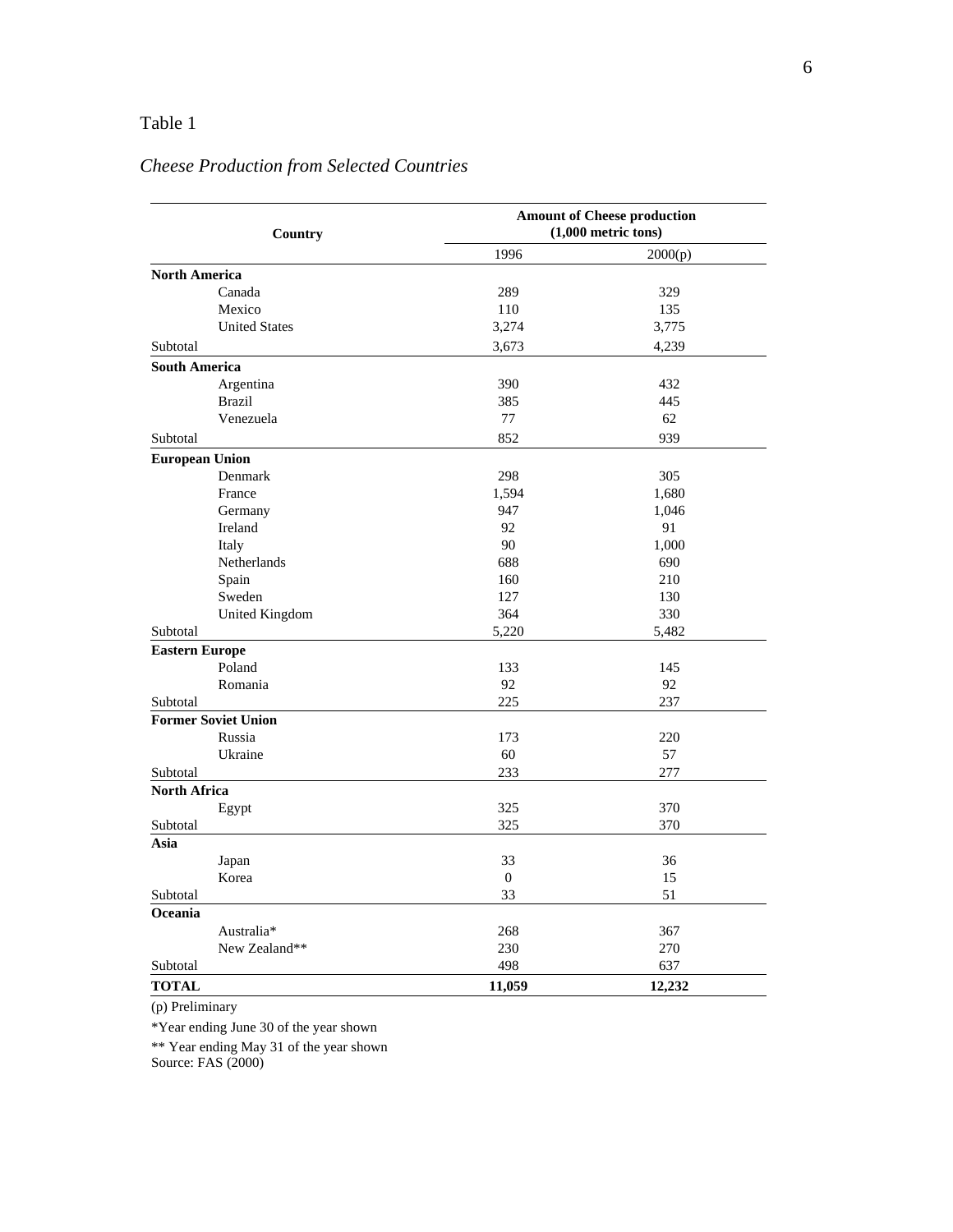#### *Cheese Definitions*

Bodyfelt, Tobias and Trout (1988, p.300) define "Cheese is a dairy product made by coagulating either whole milk, part-skim (lowfat) milk, skim milk, or cream: removing much of the liquid portion while retaining the coagulum and entrapped milk solids."

#### *Classification of Cheese*

 Cheese products are classified according to several criteria. In general, there are three major groups of cheese: rennet or natural cheese, fresh cheese or non-ripened cheese, and long-life cheese or processed cheese (Speer, 1998).

- Rennet or natural cheese, made from milk by using proteolytic enzymes (rennet) and acid, with a more or less pronounced proteolytic ripening process.
- Fresh cheese or non-ripened cheese, has the same manufacturing process as that of rennet cheese, but has a higher degree of acidity and is not subject to proteolytic ripening process.
- Long-life cheese (processed cheese), is mostly produced from rennet cheese and is textured by thermal treatment and made shelf stable.

However, cheese products are also classified based on (Speer, 1998 & Banks, 1998):

- 1. Type of process (rennet cheese, rennet acid cheese, acid curd cheese, processed cheese)
- 2. Type of consistency (hard, semi-soft, soft)
- 3. Type of milk (cow, sheep, goat, buffalo)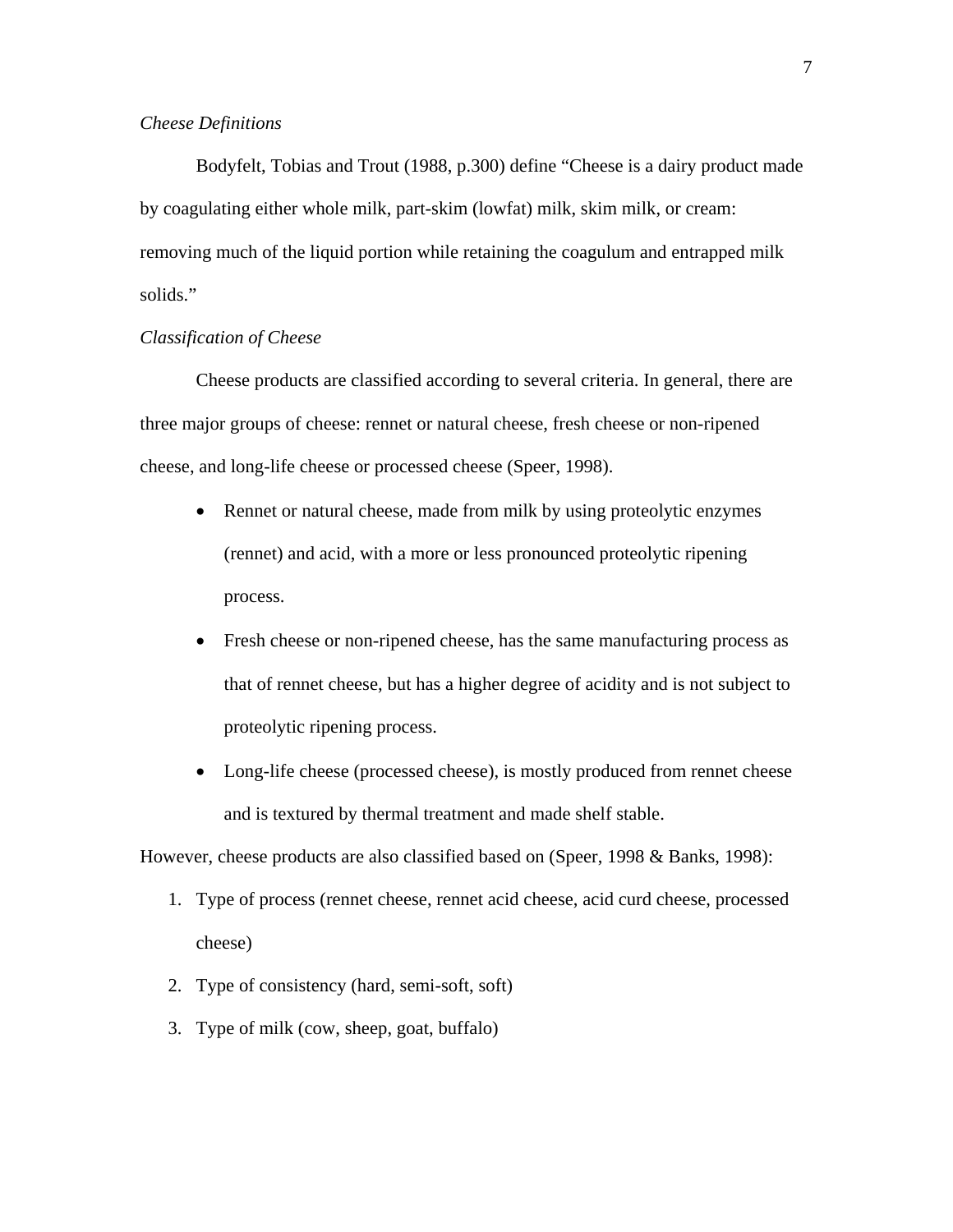- 4. Chemical composition (Ca content in conjunction with pH, dry matter, moisture, fat)
- 5. Ripening process (ripened cheese and non-ripened/fresh cheese)
- 6. Variations in taste (herbs added, spices added)
- 7. Type of hole formation (large, medium, and small round holes, cracks, irregular holes, no holes)
- 8. Surface characteristics (blue fungus or white fungus cheese, skinless cheese)
- 9. Country of origin (Switzerland, England, Italy, France)

The United States requires cheese products to comply with the Code of Federal Regulation (CFR), Title 21, part 133 (FDA, 2003). The standard addresses the definition and processing method in general and in particular, cheese products.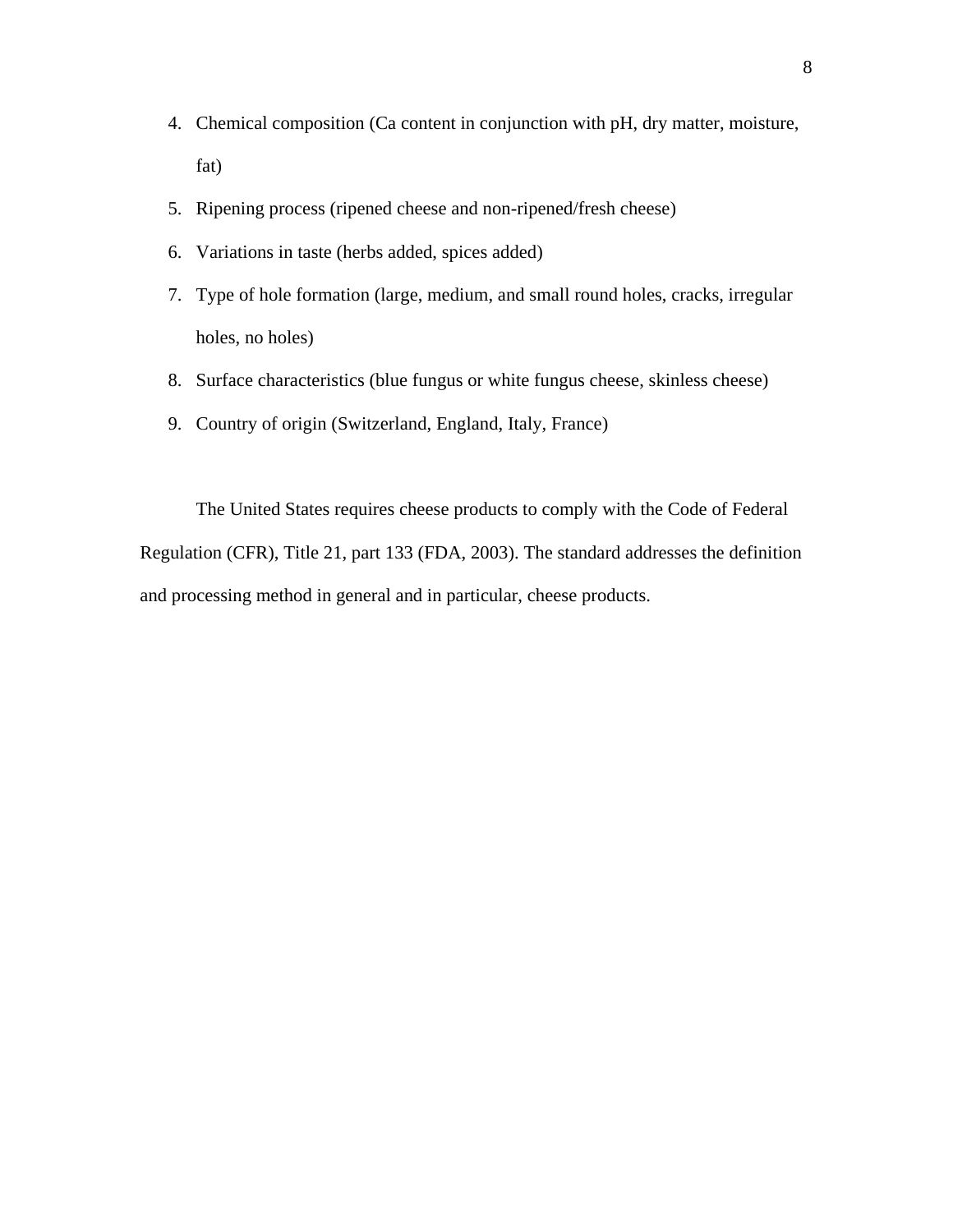# *Nutritional Value of Cheese*

 Cheese is a major source of protein, and fat. Nutritional values in cheese vary depending on the type of cheese. Table 2 shows the nutrient values of several kinds of cheese.

## Table 2

# *Nutritional Composition of Cheese*

| Component            | Parmesan | Cheddar | Edam | Feta                     | <b>Cottage Cheese</b>    |
|----------------------|----------|---------|------|--------------------------|--------------------------|
| Water $(g)$          | 18.4     | 36      | 43.8 | 58                       | 79.9                     |
| <b>Protein</b>       | 39.4     | 25.2    | 6    | 20                       | 14                       |
| Fat                  | 32.7     | 34.4    | 25.4 | 21                       | $\overline{4}$           |
| Cholesterol (mg)     | 100      | 100     | 80   | 75                       | 13                       |
| <b>Energy</b> (kcal) | 452      | 412     | 333  | 250                      | 98                       |
| Vitamin $(\mu g)$    |          |         |      |                          |                          |
| Vitamin A            | 345      | 325     | 175  | $\overline{\phantom{a}}$ | $\overline{\phantom{m}}$ |
| Vitamin D            | 0.25     | 0.26    | 0.19 | 0.5                      | 0.03                     |
| Vitamin E            | 700      | 530     | 480  | 370                      | 80                       |
| Thiamine             | 30       | 30      | 30   | 40                       | 30                       |
| Riboflavin           | 440      | 400     | 350  | 210                      | 260                      |
| Niacin               | 120      | 70      | 70   | 200                      | 100                      |
| Pyridoxin            | 130      | 100     | 90   | 70                       | 80                       |
| Cobalamin            | 1.9      | 1.1     | 2.1  | 1.1                      | 0.7                      |
| Folate               | 12       | 33      | 40   | 23                       | 27                       |
| Pantothenate         | 430      | 360     | 380  | 360                      | 400                      |
| Biotin               | 3.3      | 3.3     | 1.8  | 2.4                      | 3                        |
| Mineral (mg)         |          |         |      |                          |                          |
| Na                   | 1090     | 670     | 1020 | 1440                     | 380                      |
| K                    | 110      | 77      | 97   | 95                       | 89                       |
| Ca                   | 1200     | 720     | 770  | 360                      | 73                       |
| Mg                   | 45       | 25      | 39   | 20                       | $\mathbf Q$              |
| $\mathbf{P}$         | 810      | 490     | 530  | 280                      | 160                      |
| Fe                   | 1.1      | 0.3     | 0.4  | 0.2                      | 0.1                      |
| Cu                   | 0.3      | 0.03    | 0.04 | $0.07\,$                 | 0.04                     |
| Zn                   | 5.3      | 2.3     | 2.2  | 0.9                      | 1.6                      |
| S                    | 250      | 230     | $-$  | $-$                      | $- -$                    |
| Cl                   | 1820     | 1030    | 1570 | 2350                     | 550                      |

Values are based on per 100 g of cheese

Source: Banks (1998)

## *Cheese Making Process*

Kosikowski (1997, p.110) summarized the basic steps in major cheese making for fresh cheese and for curd blocks prior to ripening into seven steps. The first step is setting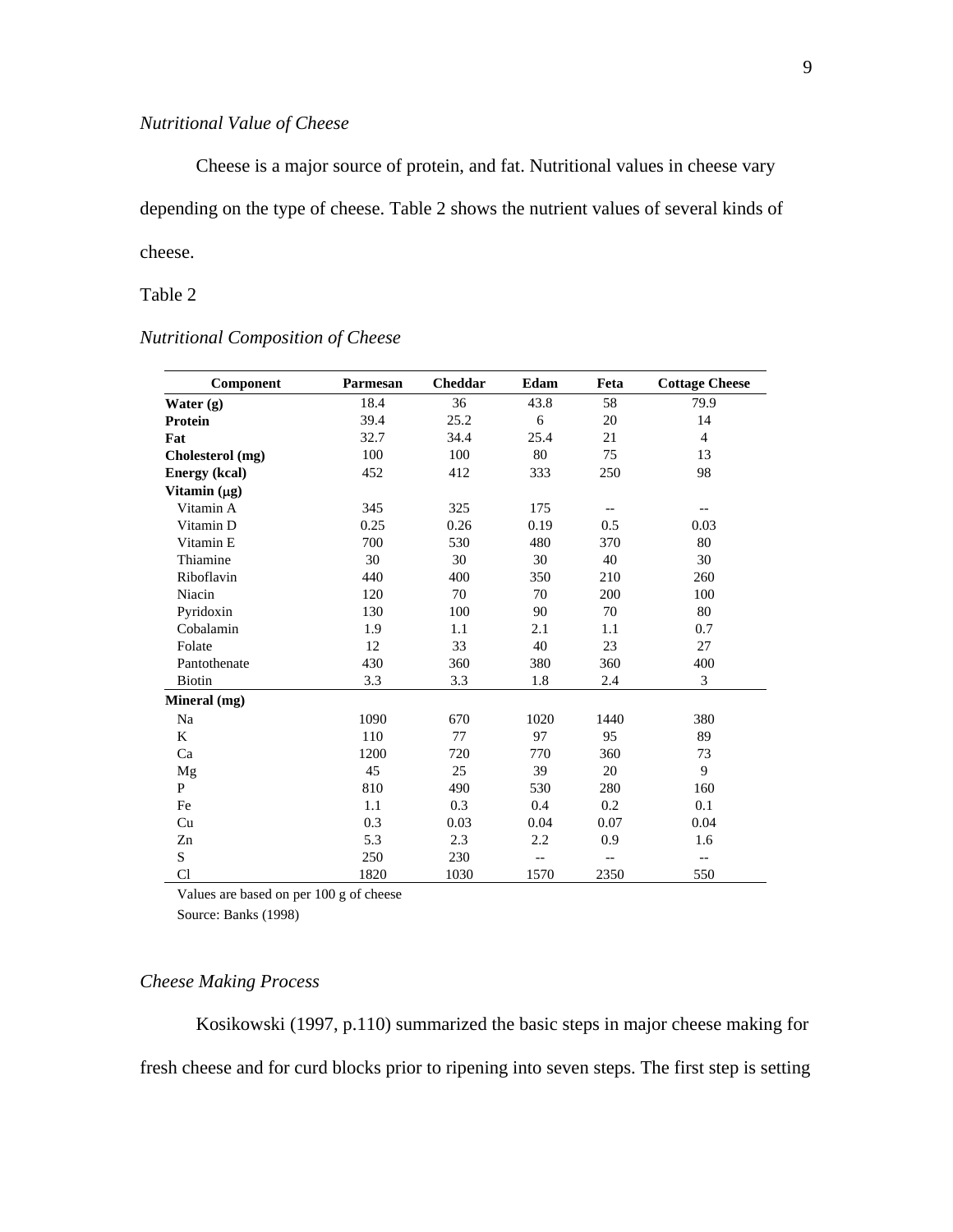milk for the purpose of preparing milk for acid or rennet curd development and the incorporation of proper microbial cultures. The second step is cutting or breaking curd aimed to speed whey removal and assist in uniform cooking throughout the curd by increasing the surface area. The next step is cooking curds in order to contract curds for more effective removal off whey, develop texture and establish moisture control. The fourth step is draining off the whey from the curds. The following step is knitting and curd transformation, the purpose of which is to transform curd into the characteristic texture of cheese desired, give time for acid development and aid in moisture control. The sixth step is salting to influence flavor, moisture, and texture. The last step is pressing to shape the cheese and close up the body. Some kinds of cheese may require special application in order to incorporate characteristic microorganisms for the specific cheese types and establish the proper environment for their growth.

#### *Fruit Review*

#### *Apple (Malus pumila)*

 The apple is a common fruit grown all over the world. It originated in Western Asia to Eastern Europe (Ensminger et al., 1994). Apples have variety in color, flavor, and use. The texture of an apple is firm with light yellow to white color, but its peel colors vary from yellow, green, and red. It is also a major crop in the United States.

#### *Variety: Granny Smith*

#### Root (1996, p.8) stated that

" Granny Smith, the third most popular apple in the world, also originated in the 1860s. It was a chance seedling in Marie Smith's backyard near Sidney (sic), Australia, thus, the name Granny Smith. The Granny Smith needs a long growing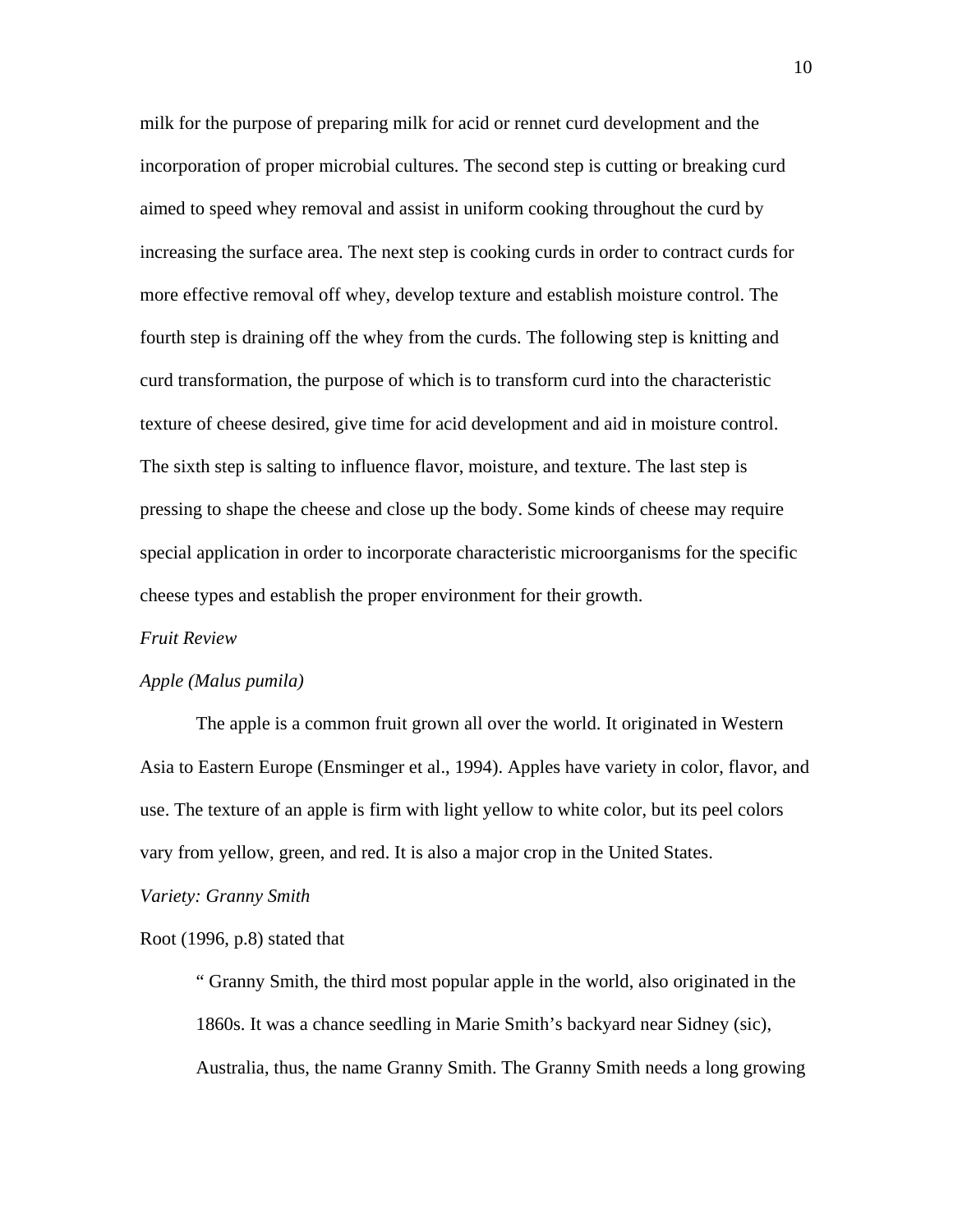season and is grown commercially in the United States mainly on the West Coast. It is a very firm, green, juicy, tart apple ideal for apple pie and contributes acidity when used in juice production."

 Nutrition and chemical compositions of apples vary due to different types and other factors. Nutritional composition of apples is shown in Table 3. According to Lal Kaushai and Sharma (1995), a major constituent of apples is carbohydrate. Total carbohydrates in fresh apples account for about 15%, comprising 0.89-5.58% each of fructose and glucose, and 0.88-5.62% sucrose. The dietary fiber content of apples is presented in Table 4.

Table 3

| Composition            | Apple'        | Grape'        | Cantaloupe" | Honeydew" | Watermelon" |
|------------------------|---------------|---------------|-------------|-----------|-------------|
| Refuse $(g)$           |               |               | 45          | 45        | 50          |
| Water $(g)$            | 67-89         | 72-88         | 90          | 87        | 90          |
| Protein $(g)$          | $0.1 - 0.4$   | $0.4 - 1.4$   | 1           | 0.9       | 0.6         |
| Fat $(g)$              | $Tr-0.4$      | $Tr-1.4$      | 0.1         | 0.1       | 0.1         |
| Total sugar $(g)$      | $5.7 - 16.1$  | 11.5-17.6     | 7           | 10.1      | 9           |
| Other carbohydrate (g) |               |               | 0.2         | 0.2       | 0.1         |
| Vitamin A, I.U.        |               |               | 4200        | 500       | 300         |
| Thiamine (mg)          | $0.02 - 0.04$ | $0.04 - 0.05$ | 0.06        | 0.06      | 0.08        |
| Riboflavin (mg)        | $0.01 - 0.06$ | $0.02 - 0.11$ | 0.02        | 0.02      | 0.02        |
| Niacin (mg)            | $0.01 - 0.7$  | $0.2 - 0.3$   | 0.9         | 0.6       | 0.2         |
| Vitamin $C$ (mg)       |               |               | 45          | 32        | 6           |
| Ascorbic acid (mg)     | $4.0 - 49.0$  | $3.0 - 11.0$  |             |           |             |
| Minerals (mg)          |               |               |             |           |             |
| Ca                     | $2.0 - 11.0$  | 11.0-42.0     | 10          | 6         | 5           |
| Fe                     | $0.3 - 0.9$   | $0.3 - 1.0$   | 0.4         | 0.2       | 0.2         |
| Mg                     |               |               | 17          | 10        | 11          |
| P                      |               |               | 390.2       | 14        | 9           |
| K                      |               |               | 330         | 330       | 130         |
| Na                     |               |               | 20          | 20        | 5           |
| <b>Calories</b>        | 37-74         | 60-95         | 27-36       | 41        | $31 - 40$   |

#### *Nutritional Composition of Various Fruits*

Values are based on 100 g fr.Wt.of edible portion

Source: ' adapted from Pratt (1971)

'' adapted from Duckworth (1966)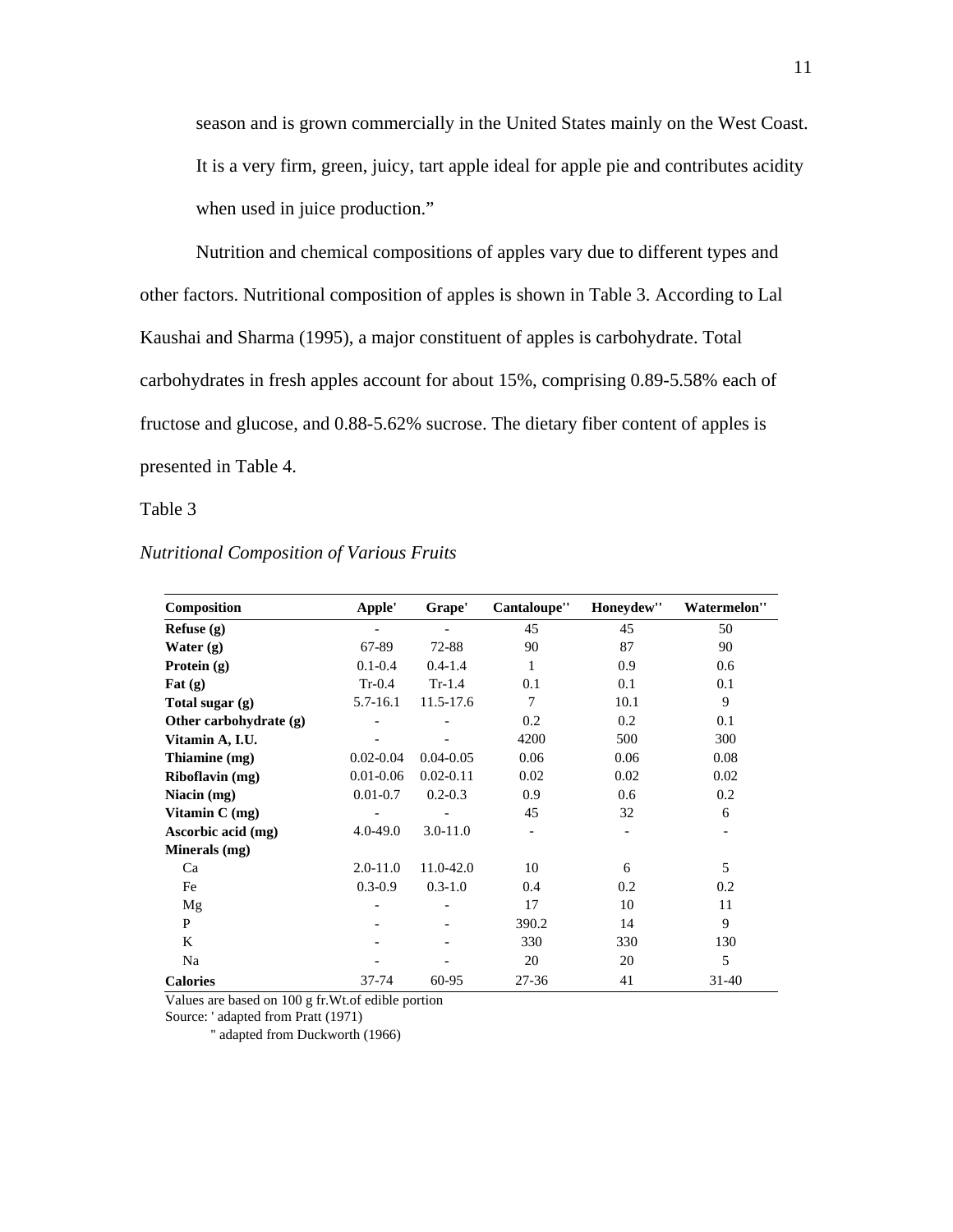## Table 4

| <b>Mass Unit (Gram)</b> |  |  |
|-------------------------|--|--|
| 86                      |  |  |
|                         |  |  |
| 0.48                    |  |  |
| 1.11                    |  |  |
| 0.29                    |  |  |
| 1.88                    |  |  |
|                         |  |  |
| 0.97                    |  |  |
| 1.74                    |  |  |
| 2.83                    |  |  |
| 5.54                    |  |  |
| 4.23                    |  |  |
| 0.66                    |  |  |
| 10.4                    |  |  |
|                         |  |  |

## *Dietary Fiber Content of Apple Fruit*

Values are based on 100 g. of dried food Source: Lal Kaushal & Sharma (1995)

#### *Grape (Vitis vinifera)*

 Grapes originated in Asia Minor, south of the Black and Caspian Seas, and can be grown in all climates (Peynaud & Ribereau-Gayon, 1971, & Patil et al, 1995). Grapes are consumed as fresh fruit, used to make wine and other products such as raisins, juice, concentrates, jellies, and others. Grapes are a juicy fruit and colored in green, red, and black. The chemical composition of grapes depends on variety and other conditions such as growth condition, geography, and temperature. Grapes contain a high amount of carbohydrate, and polyphenoloxidase enzyme (Patil et al, 1995). The nutritional composition of grapes is presented in Table 3.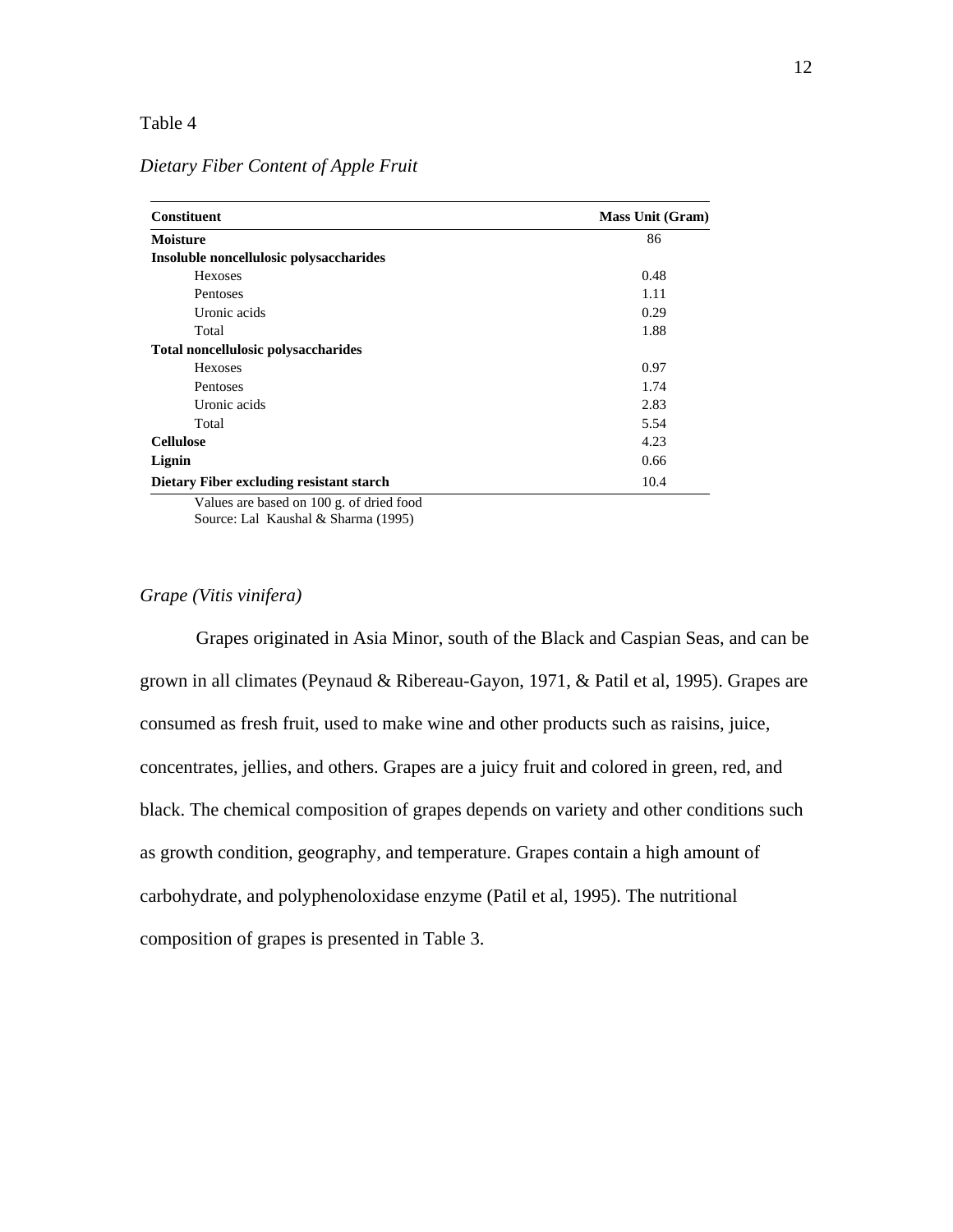## *Melons (Family: Cucurbitaceae)*

 "Melon is a plant that grows with either climbing or trailing vines with round, pointed or folded leaves with small yellow flowers (Ensminger et al., 1994, p.1442)." Several fruits and vegetables applied in this group include cantaloupe, casaba, honeydew, Crenshaw, Persian melon, watermelon, cucumber, pumpkin, squash, and gourd. Only little studies of the fruit in this group have been done in the past.

### *Cantaloupe and Honeydew (Cucumis melo)*

 Cantaloupe can also be called muskmelon, or summer melon and is of the variety *cantalupensis*, and in the United State, of the variety *reticulates*. It has netted, orangeflesh and with seeds attached to a netlike fiber in a central hollow (Ensminger et al., 1994, p.330). The origin and history of cantaloupe are unclear but might have originated in Africa, India, Russia, or China. Cantaloupe can be eaten as fresh fruit, but also be processed into a canned or frozen product (Ensminger et al., 1994). Galeb et al (2002) studied the composition and quality of cantaloupe fruit juice. The nutritional composition of cantaloupe is shown in Table 3.

 Honeydew has a white, smooth rind, and light-green pulp. It is also called winter melon because it ripens late and is marketed during the winter. It also is used as fresh fruit, and as fruit balls in canned or frozen syrup (Ensminger et al., 1994, p.1442). Table 3 shows the nutritional value of honeydew.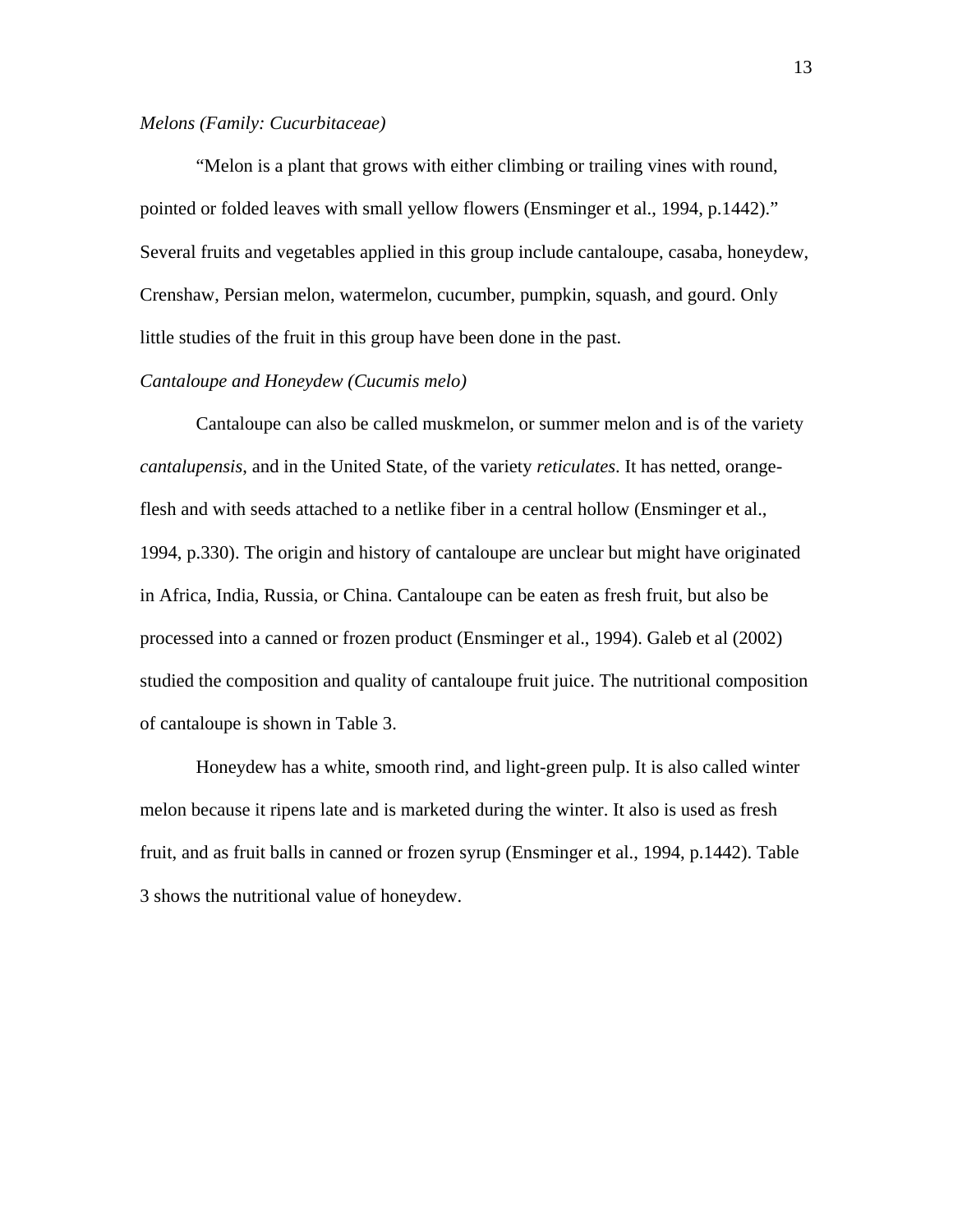### *Watermelon (Citrullus vulgaris)*

 Watermelon comes in a variety of shapes: round, oval, and oblong-cylindrical. It has a green surface with stripes of white. The pulp colors are red, pink, yellow, and white. The origin of watermelon is from tropical Africa. It can be cultivated in tropical, semitropical and temperate climates. It is one of the leading fruit crops of the world with an annual production of about 28.9 million metric tons (Ensminger et al., 1994). Table 3 presents constituents from watermelon. Watermelon is mainly consumed as fresh fruit. However, it can be processed into jam, pickles, juice, and other forms. Edwards et al. (2003) stated that watermelon has an antioxidant capacity and potential health benefit because it contains a great amount of lycopene. Pratt (1971) summarized the presence of enzymes in the melon tissue (Table 5).

#### Table 5

#### *Enzyme Activities Identified in Melon Tissue*

| Enzyme                            | Presence $(+)$ , Absence $(-)$ , or<br>No available data $(N/A)$ |            |  |
|-----------------------------------|------------------------------------------------------------------|------------|--|
|                                   | Muskmelon                                                        | Watermelon |  |
| <b>Ascorbic oxidase</b>           | $+$                                                              | $+$        |  |
| Catalase                          | $+$                                                              | N/A        |  |
| <b>Elaterase</b>                  | $+$                                                              |            |  |
| Glucose-6-phosphate dehydrogenase | $+$                                                              | N/A        |  |
| <b>Glutathione reductase</b>      | $^{+}$                                                           | N/A        |  |
| <b>Invertase</b>                  | $^{+}$                                                           | N/A        |  |
| <b>Malic enzyme</b>               | $+$                                                              | N/A        |  |
| <b>Peroxidase</b>                 | $^{+}$                                                           | N/A        |  |
| Phosphoenolpyruvate carboxykinase | $^{+}$                                                           | N/A        |  |
| Phosphogluconic dehydrogenase     | $^{+}$                                                           | N/A        |  |
| Polygalacturonase                 |                                                                  | N/A        |  |
| <b>Polyphenol oxidase</b>         | $^{+}$                                                           | N/A        |  |
| <b>Proteonase</b>                 | $+$                                                              | N/A        |  |
| <b>Pyruvic carboxylase</b>        | N/A                                                              | $^{+}$     |  |
| "Oxidase"                         |                                                                  |            |  |
| (flavor-enzyme)                   | $+$                                                              | N/A        |  |
| (copper-enzyme)                   | $^{+}$                                                           | N/A        |  |
| (ironenzyme)                      | $^{+}$                                                           | N/A        |  |
| "Oxidase"                         | $^{+}$                                                           | $+$        |  |

Source: adapted from Pratt (1971)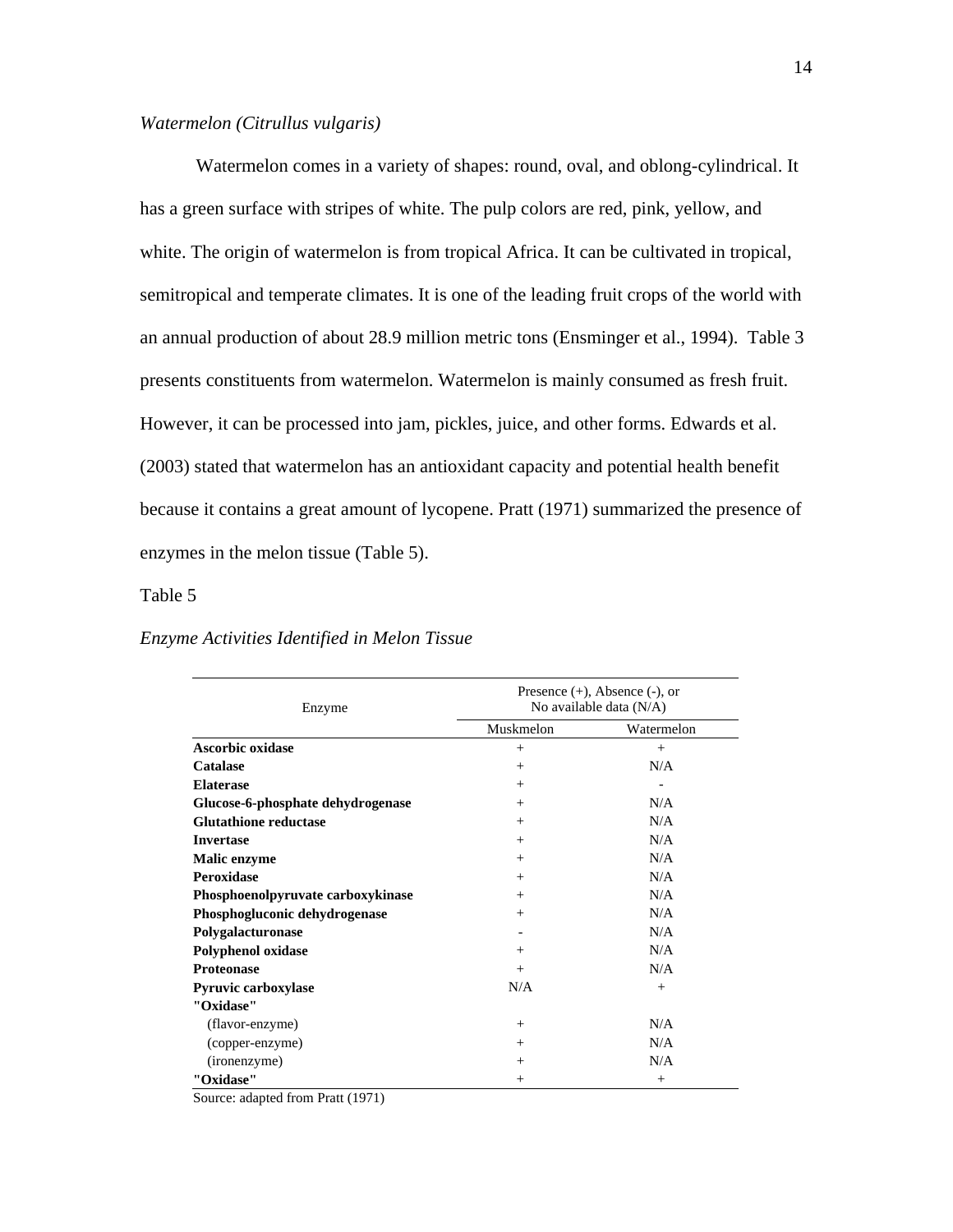#### *Sensory Evaluation: Affective Method*

Sensory evaluation plays an important role in product quality control and assurance, and development process. Affective methods of sensory evaluation are aimed to assess the personal response in terms of preference and/or acceptance by current or potential customers of a product. They are conducted in many areas such as product maintenance, product improvement or optimization, development of new products, assessment of market potential, product categories review, and support for advertising claims (Meilgaard et al., 1999).

 One technique used to measure the sensory attribute is a 9-point hedonic scale. It is a degree-of –liking scale (Lawless & Heymann, 1998). The hedonic scale can be categorized based on like and dislike. The higher number indicates the most preference and the lower number indicates the least preference. Samples were served to panelists one at a time, and the panelists were asked to indicate their response on the scale. The obtained number is analyzed to determine the level of preference of a specific attribute in the food.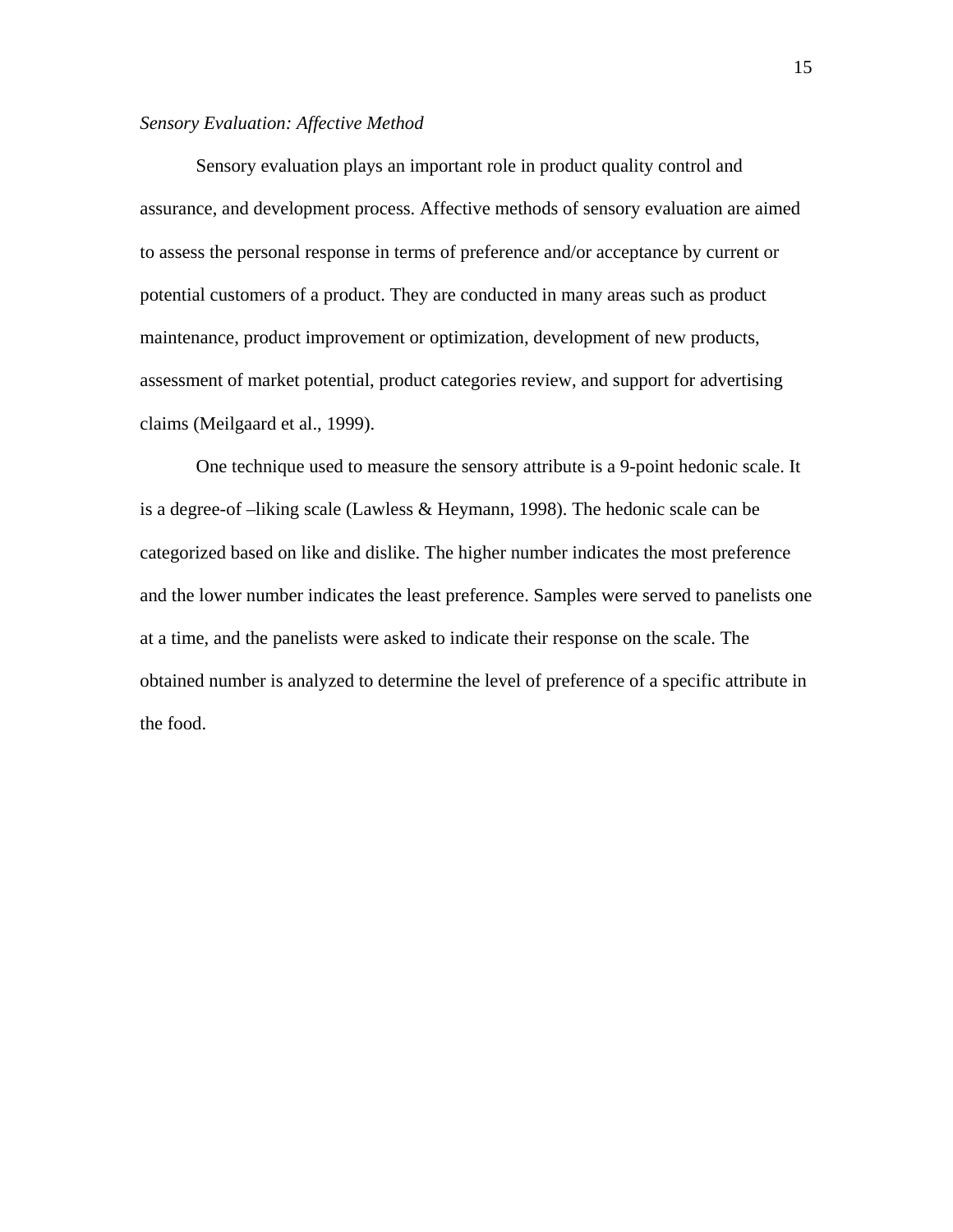#### CHAPTER THREE

#### Methodology

#### *Materials*

Kemps' fat free skim milk and Kemps' ultra-pasteurized heavy whipping cream produced from Marigold Foods, LLC. Minneapolis, Minnesota were purchased from a local grocery store and kept in the refrigerator at  $4^{\circ}$ C. The R-703 Freeze-dried Lactic Culture for Direct Vat Set (DVS), Mesophilic Homofermentative Culture, Lot number 2247254, (Date of Manufacturing: Nov 19,2001 and Best Before Date: Nov 19, 2003) was stored in the freezer. Powder Calf Rennet "Renco" strength 1: 10000 from Chr Hansen, (New Zealand) was shelved at room temperature. Both lactic acid culture and the rennet enzyme were supplied from New England Cheesemaking Supply Company, Ashfield, Massachusetts. Salt from Morton International, Inc., Chicago, Illinois was used in the process.

Granny Smith green apples (*Malus pumila*), watermelon (*Citrullus vulgaris*), honeydew, cantaloupe (*Cucumis melo*), and red seedless grapes (*Vitis vinifera*) were purchased from the local grocery store in Menomonie, Wisconsin. The fruits were stored in the refrigerator at  $4-5^{\circ}C$  and utilized within one week after purchase.

#### *Methods*

#### *Fruit Preparation Process*

The fruits were washed, peeled, deseeded and cut in small pieces. The fruit juices were obtained using a juice extractor (Model 67800, Type CJ09, Series A2820AT, Hamilton Beach/Proctor-Silex, Inc.) and filtrated through cheesecloth. Juices were heated to 60-65<sup>o</sup>C for 15 seconds. The pH of fruit juice was measured using a pH meter (Model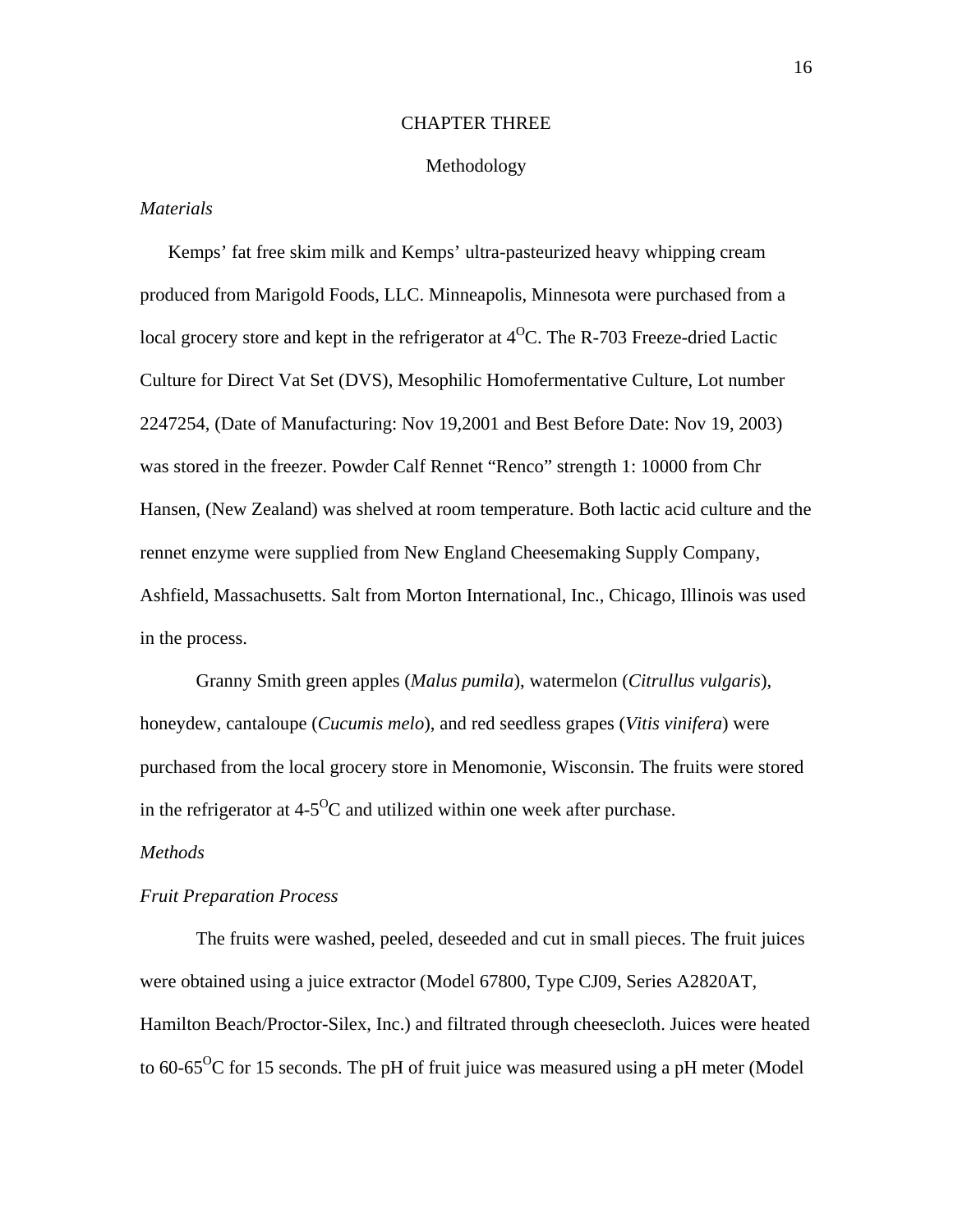IQ 240, Scientific Instruments). The pH meter was calibrated following the company instruction guideline. The process of fruit preparation is shown in Figure 2.



*Figure 2.* Processing steps for fruit juices production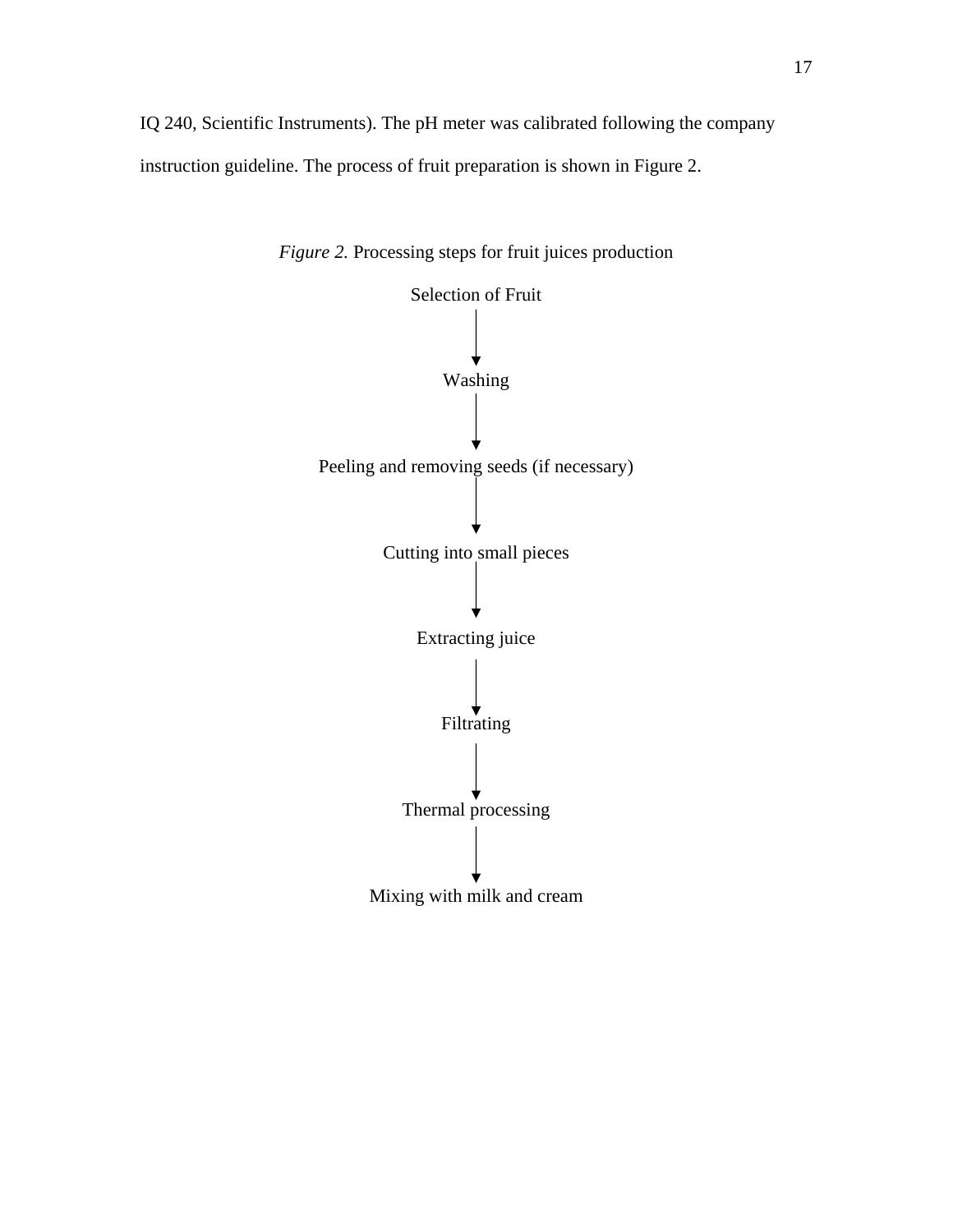

*Figure 3.* Processing steps for fruit flavored cheese making production

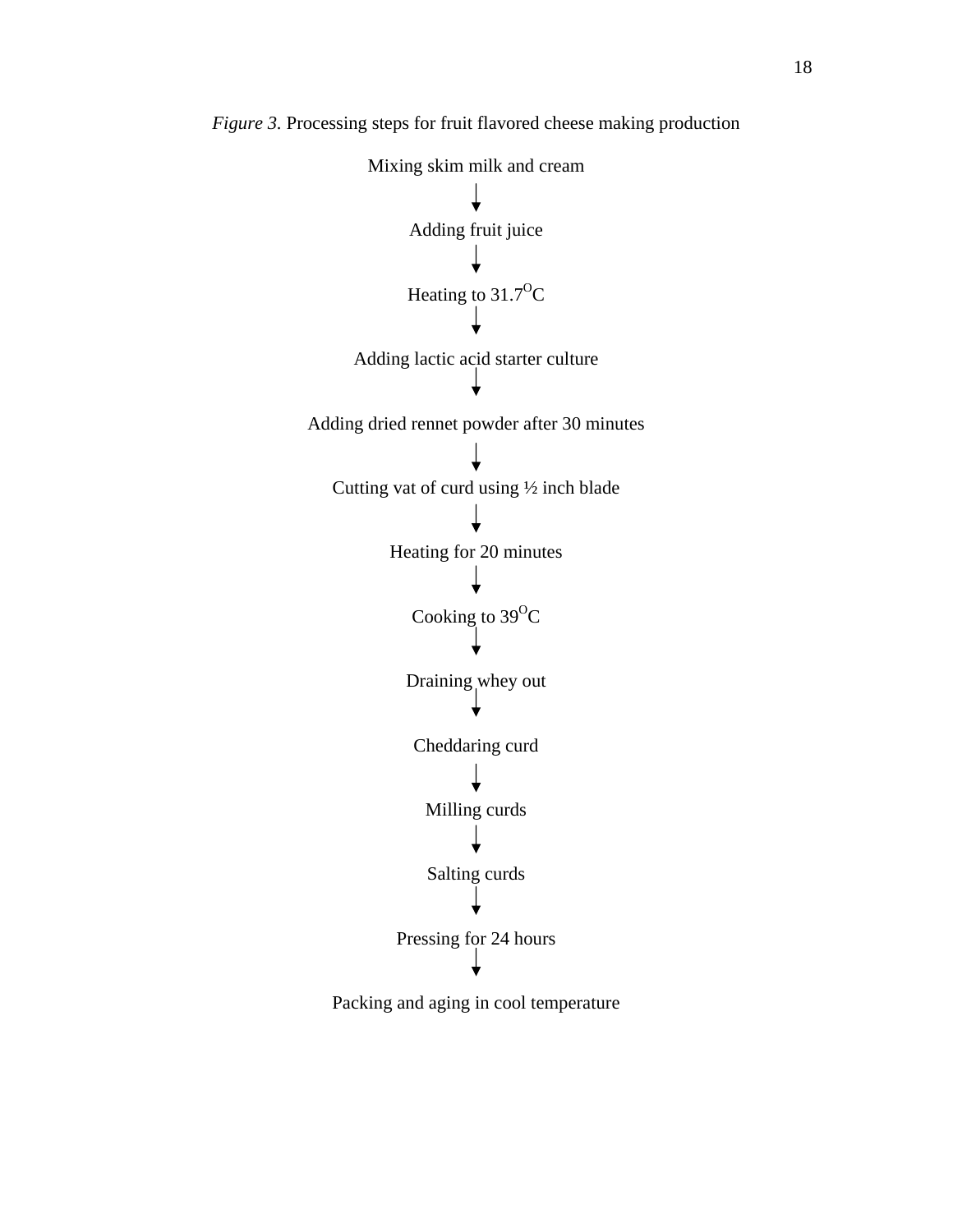### *Cheese Making Process*

The skim milk (90%) and cream (10%) were mixed together in a stainless steel container. The fruit juice (10%) was added to the milk and stirred together. The mixture was heated in a waterbath to  $31.7^{\circ}$ C and lactic acid starter culture (0.02 % w/w) was added to the mixture. After 30 minutes, dried rennet powder (0.01 % w/w) was added in the mixture, and allowed to set for at least 75 minutes to gel. After the gel (curd) was strong enough, the curd was cut using a  $\frac{1}{2}$  inch blade and heated for 20 minutes. The curd was cooked to 39<sup>o</sup>C by increasing the temperature at the rate of  $1.8^{0}$ C every 5 minutes. At the end of this step titrateable acid (TA) should be at 0.16-.018 %. The curd was collected by draining the whey and it was cheddared until the TA reached 0.32-0.42%. The curd was milled, salted (2.5% w/w salt) and pressed for 24 hours. The cheese was packed in a vacuum bag and stored in the refrigerator at  $4-5^{\circ}C$  for 2 weeks. The fruit flavored cheese making process is shown in the Figure 3.

#### *Subjective Measurements*

#### *Sensory Panel Selection*

Thirty voluntary untrained panelists (16 females, and 14 males) were drawn from the University of Wisconsin-Stout, Menomonie, Wisconsin. All panelists were asked to sign a consent form (Appendix A). None of the panelists were allergic to dairy products, and fruit used in this study.

### *Sample Preparation*

Apple cheese, watermelon cheese, cantaloupe cheese, grape cheese and control cheese were cut approximately in cubic shape  $(1 \text{ inch } x \text{ 1 inch } x \text{ 1 inch})$  and wrapped with plastic food wrap to maintain the flavor. The samples were presented individually in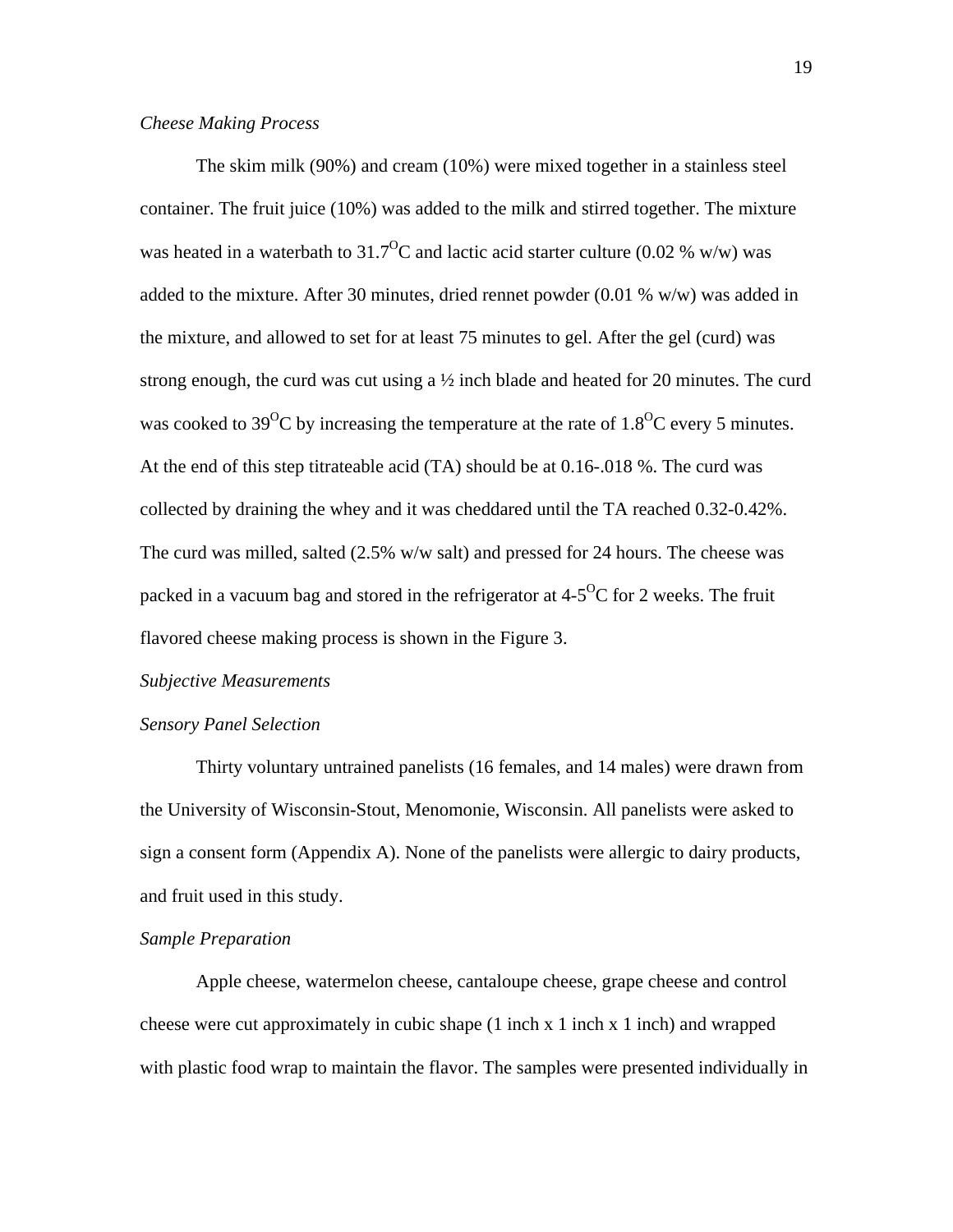a control cup and served at room temperature. Each sample was assigned a 3-digit code number randomly generated by sensory evaluation software.

### *Sensory Procedure*

All necessary sample, panel and test controls were applied to prevent bias from panelists. All panelists were given verbal instructions on the definitions of terms used on questionnaire, and sensory procedure. Example of questionnaire was shown in Appendix B. They were asked to evaluate and rate the samples with respect to their own preferences for overall appearance, texture, color, and overall flavor attributes using a 9-point hedonic scale indicating the following:

| 9              | Like Extremely           |
|----------------|--------------------------|
| 8              | Like Very Much           |
| 7              | Like Moderately          |
| 6              | Like Slightly            |
| 5              | Neither Like Nor Dislike |
| 4              | Dislike Slightly         |
| 3              | Dislike Moderately       |
| $\overline{2}$ | Dislike Very Much        |
| 1              | Dislike Extremely        |

Panelists made their selection and provided their input directly into a computer equipped with Sensory Information Management System (SIMS) software (version 3.1) by Sensory Computer Systems, L.L.C.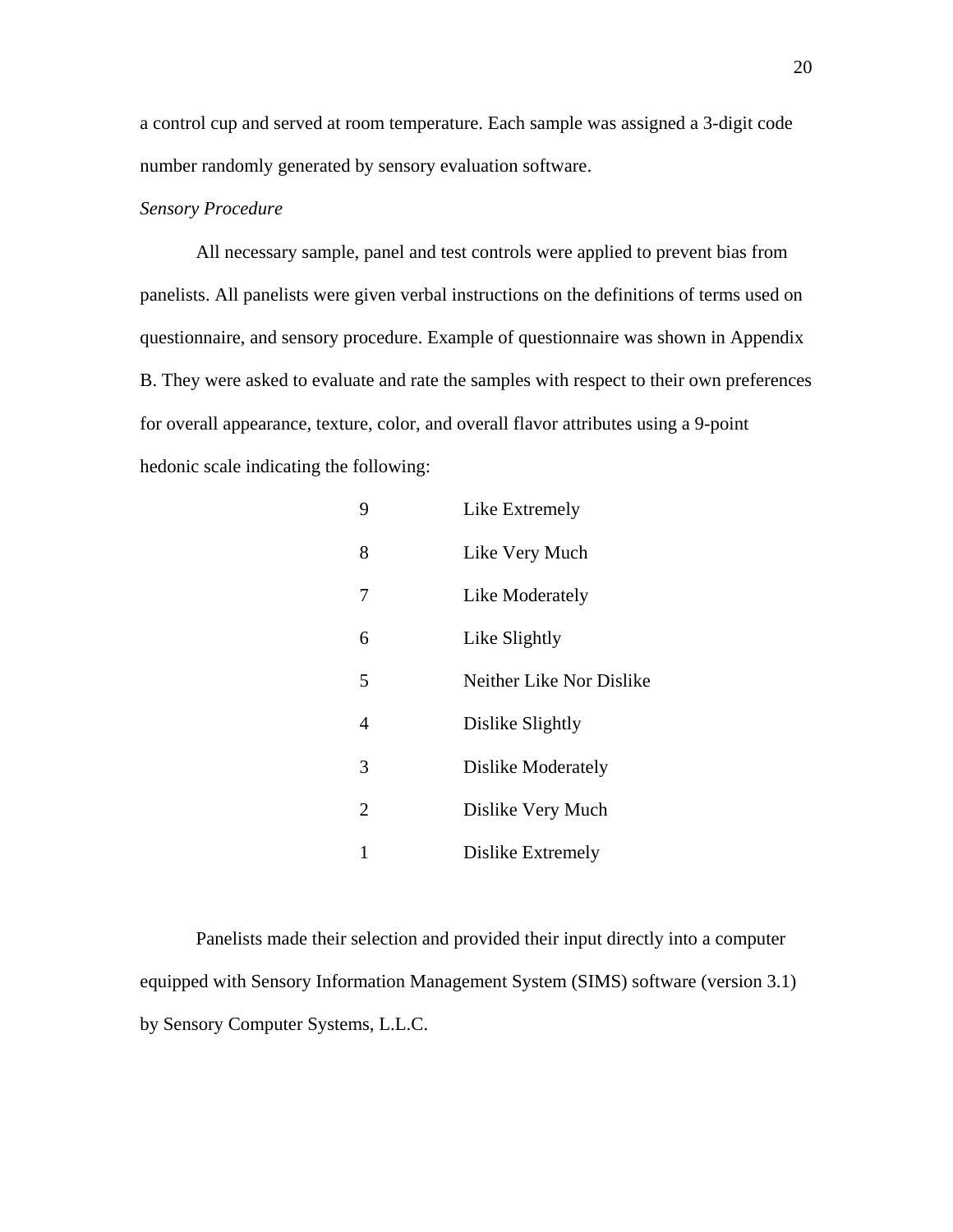# *Data Analysis*

Data were gathered from the main computer connected with the SIMS program, and were analyzed using Statistical Package for the Social Science (SPSS) software (version 10.0). Descriptive analysis was used as a statistical tool. The significant differences among the means were determined at the 5% level using two-way analysis of variance (ANOVA). Means separation was calculated using the Ducan test.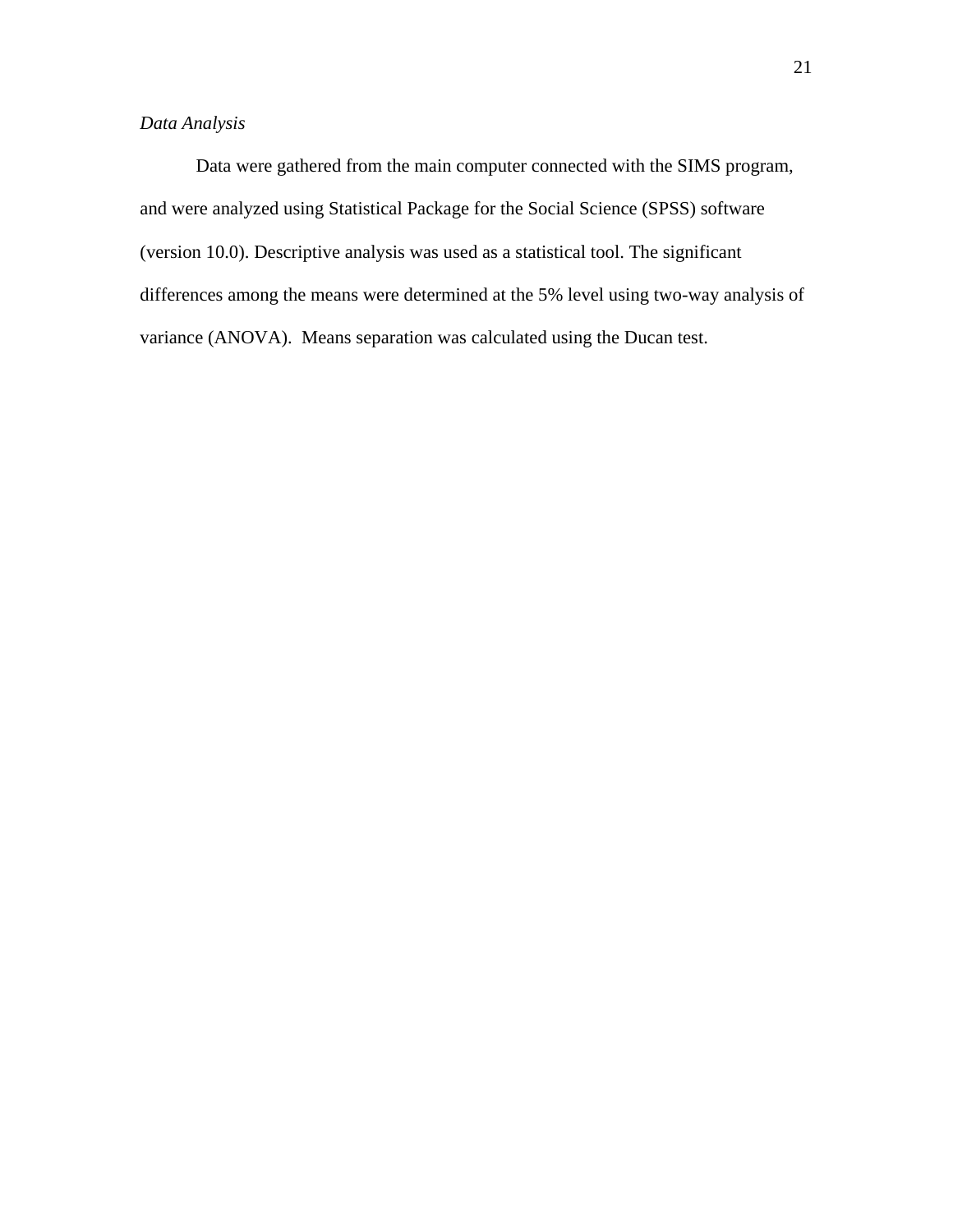#### CHAPTER FOUR

## Result and Discussion

#### *Mixing of Milk with Fruit Juices*

Addition of fruit juice to milk and cream altered the pH of the mixture. The pH values of fruit juices and the mixtures after addition of fruit juice were measured and presented in Table 6. The average pH of milk used in this study was 6.90. According to Sherbon (1988), the pH of cow's milk is between 6.5 and 6.7, 6.6 being the most usual value. The pH of milk used in this study was slightly higher. The pH of mixture decreased after addition of apple juice, cantaloupe juice, and grape juice. Honeydew and watermelon juices slightly increased the pH value of the mixture.

Table 6

| Treatment  |             | pH      |  |
|------------|-------------|---------|--|
|            | Fruit juice | Mixture |  |
| Apple      | 3.23        | 6.23    |  |
| Cantaloupe | 6.44        | 6.71    |  |
| Grape      | 3.72        | 6.54    |  |
| Honeydew   | 6.99        | 6.92    |  |
| Watermelon | 5.82        | 6.93    |  |
|            |             |         |  |

#### pH Value of Fruit Juice and Mixture

Average pH of milk  $= 6.90$ 

The appearance of the mixture indicated no coagulation of milk upon addition of apple, cantaloupe, grape, and watermelon juices. However, the addition of honeydew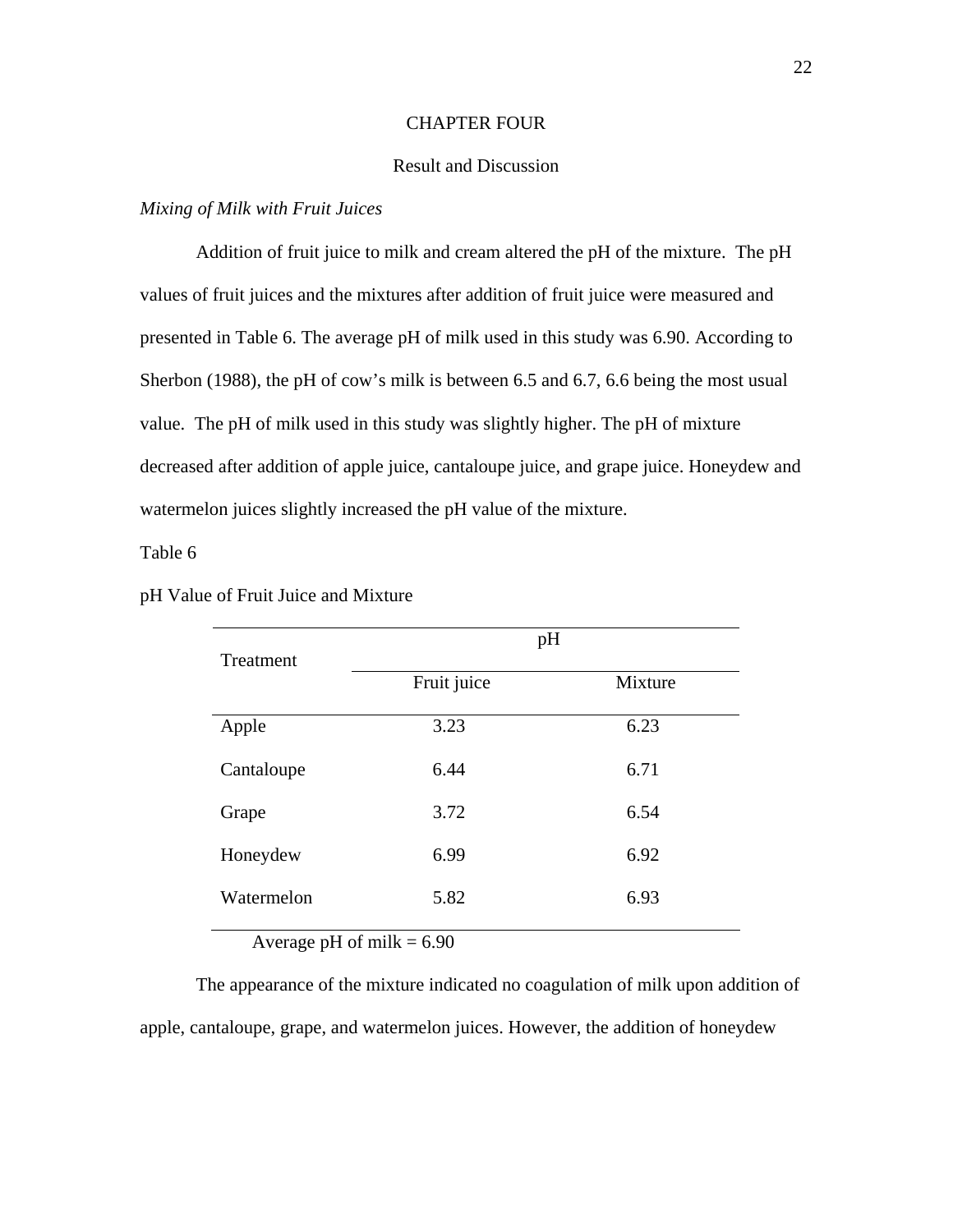juice coagulated the mixture. Further studies will be needed to understand the effect of fruit juices on coagulation of milk.

## *Cheese Curd Appearance and Color*

The color of cheese curds was similar to fruit juice with the exception of grape flavored cheese. The individual curd pieces were less cohesive than the control and were smaller in size. The production of honeydew cheese was unsuccessful because the particles were very small and did not allow whey draining. The particles also tasted bitter. Further research will be needed to understand the effect of honeydew juice on cheese making process.

*Figures 4 (a-e).* Cheese curd color and appearance during processing *Figure 4a*. Control cheese curd (during draining off whey)

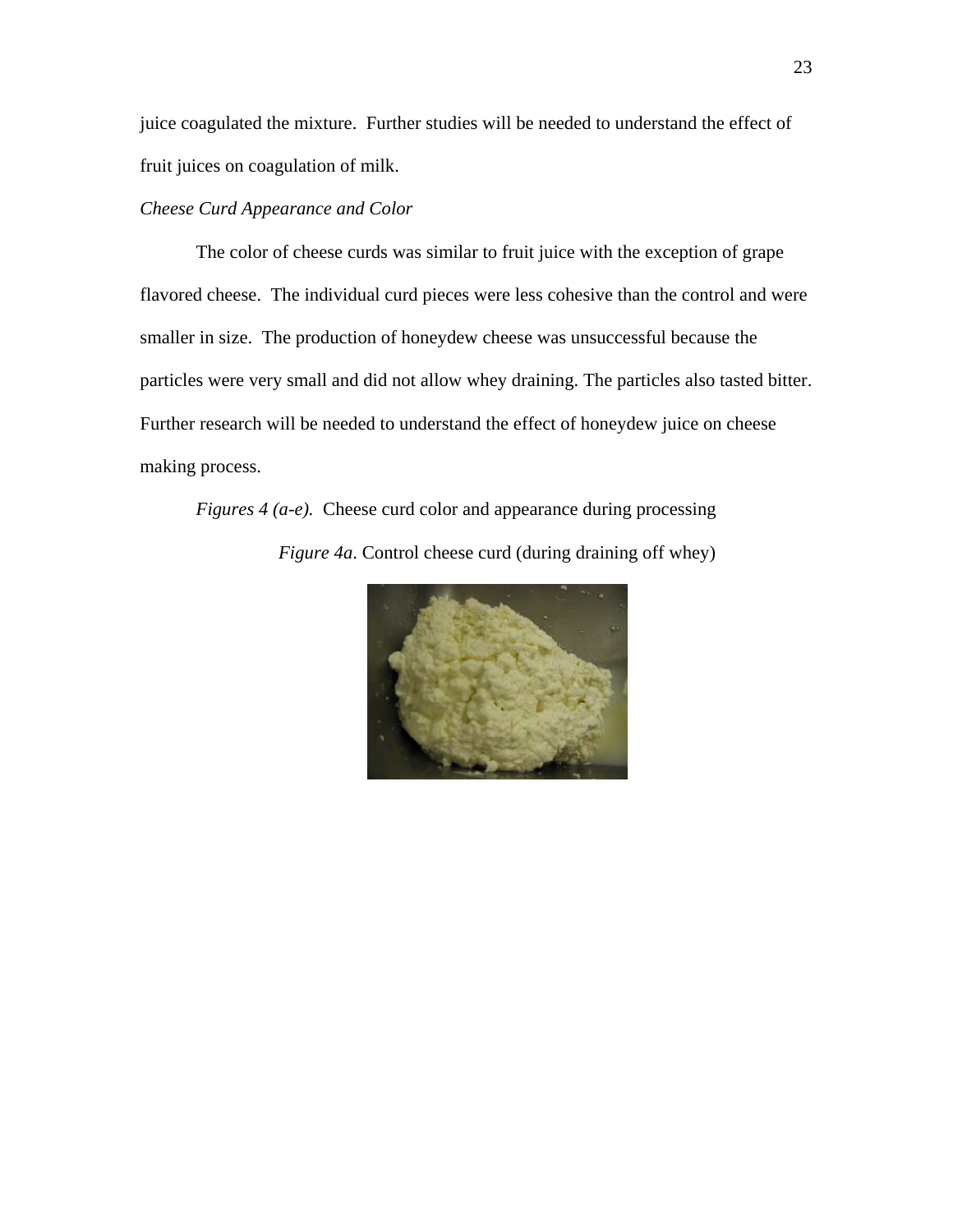*Figure 4b.* Apple flavored cheese curd



(after salting step)

*Figure 4c.* Cantaloupe flavored cheese curd

(after salting step)



*Figure 4d.* Grape flavored cheese curd

(after salting step)



*Figure 4e.* Watermelon flavored cheese curd

(during draining off whey)



## *Sensory Evaluation of Fruit Flavored Cheeses*

Panelists rated their preferences of value-added cheese samples including apple, cantaloupe, grape, watermelon, and control cheeses on a scale of 1-9, 1 representing the lowest sensory score and 9 representing the highest sensory score. The analysis of variance (ANOVA) was used to determine the significance of added fruit juice in the cheese making process and variation among panelists on sensory attributes such as appearance, texture, color, and flavor. Frequency data of their preferences of each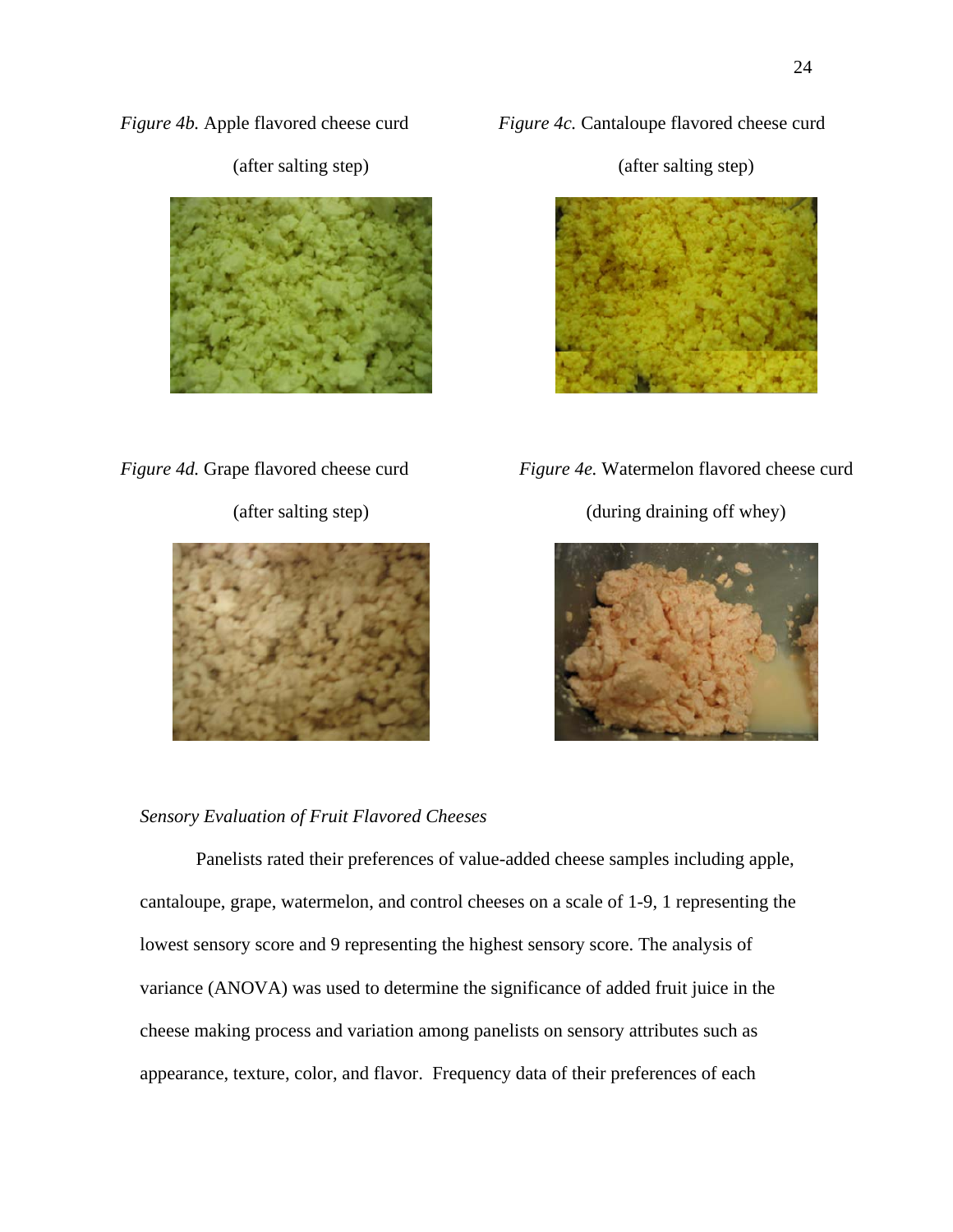attribute were used to compare the control sample with fruit flavored cheese samples. The mean separation data of value-added cheese samples for each attribute was done using the Ducan statistic analysis method  $(p<0.05)$ .

#### *Overall Appearance of Fruit Flavored Cheeses*

The effect of fruit flavors on the overall appearance of fruit flavored cheeses was highly significant (Table 7). In addition, the difference among panelists on their scoring of overall appearance was also highly significant. The apple flavored cheese was better or equal to the control cheddar cheese as indicated by the panelists' preference for apple cheese (Figure 5). The overall appearance score of apple flavored cheese  $(7.57+1.10)$  was higher than the control cheese (Table 8). The cantaloupe flavored cheese was preferred over grape and watermelon flavored cheeses.

Table 7

| <b>Source of Variance</b> | <b>Sum of Square</b> | df             | <b>Mean Square</b> | F      | P    |
|---------------------------|----------------------|----------------|--------------------|--------|------|
| Treatment                 | 231.427              | $\overline{4}$ | 57.857             | 25.252 | .000 |
| Panelist                  | 165.393              | 29             | 5.703              | 2.489  | .000 |
| Error                     | 265.773              | 116            | 2.291              |        |      |
| Total                     | 5837.000             | 150            |                    |        |      |

*Analysis of Variance for Overall Appearance Preference Rating*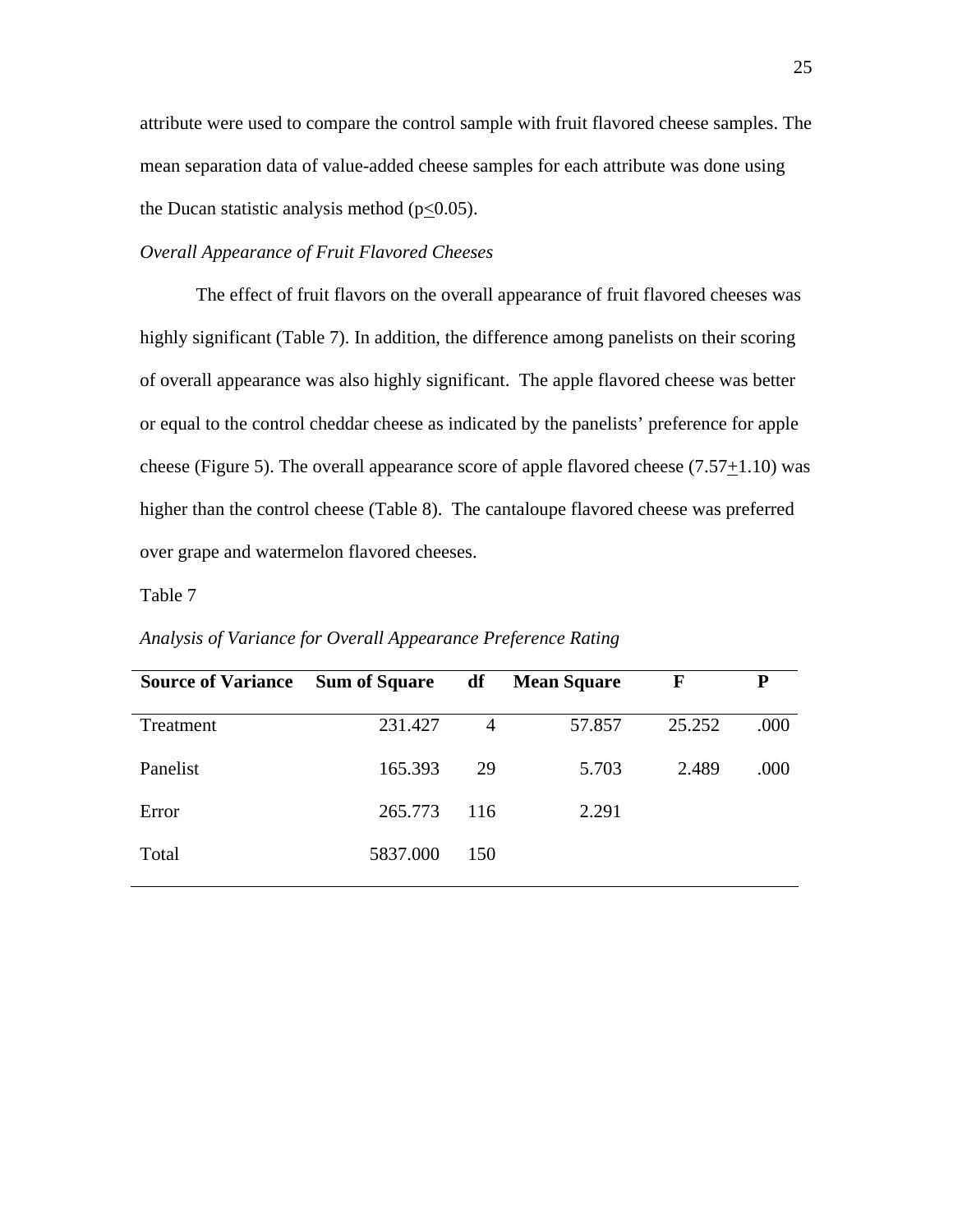# Table 8

| Treatment  | Attribute         |                            |                            |                            |  |
|------------|-------------------|----------------------------|----------------------------|----------------------------|--|
|            | Appearance        | Texture                    | Color                      | Flavor                     |  |
| Apple      | $7.57 \pm 1.10^a$ | $7.20 + 1.49^a$            | $7.47 \pm 1.14^a$          | $7.27 + 1.70^a$            |  |
| Cantaloupe | $5.03 + 2.04^b$   | $5.03 + 1.69$ <sup>c</sup> | $5.83 \pm 1.91^b$          | $5.23 + 2.30^{\circ}$      |  |
| Grape      | $4.83 \pm 1.82^b$ | $6.10 + 1.77^b$            | $4.27 + 2.08^c$            | $6.10+1.65^b$              |  |
| Watermelon | $4.73 + 2.03^b$   | $5.13 + 1.94^c$            | $4.97 + 2.28$ <sup>c</sup> | $4.57 + 2.11$ <sup>c</sup> |  |
| Control    | $7.20 + 1.42^a$   | $7.10 + 1.27$ <sup>a</sup> | $7.53 + 1.20^a$            | $6.73 + 1.66^{ab}$         |  |

# *Comparison of Means of Value-added Cheeses*

Means in a column followed by different superscripts are significantly different  $(p \le 0.05)$ 

Hedonic Scale: 9-Like extremely, 1-Dislike extremely

Sample size  $= 30$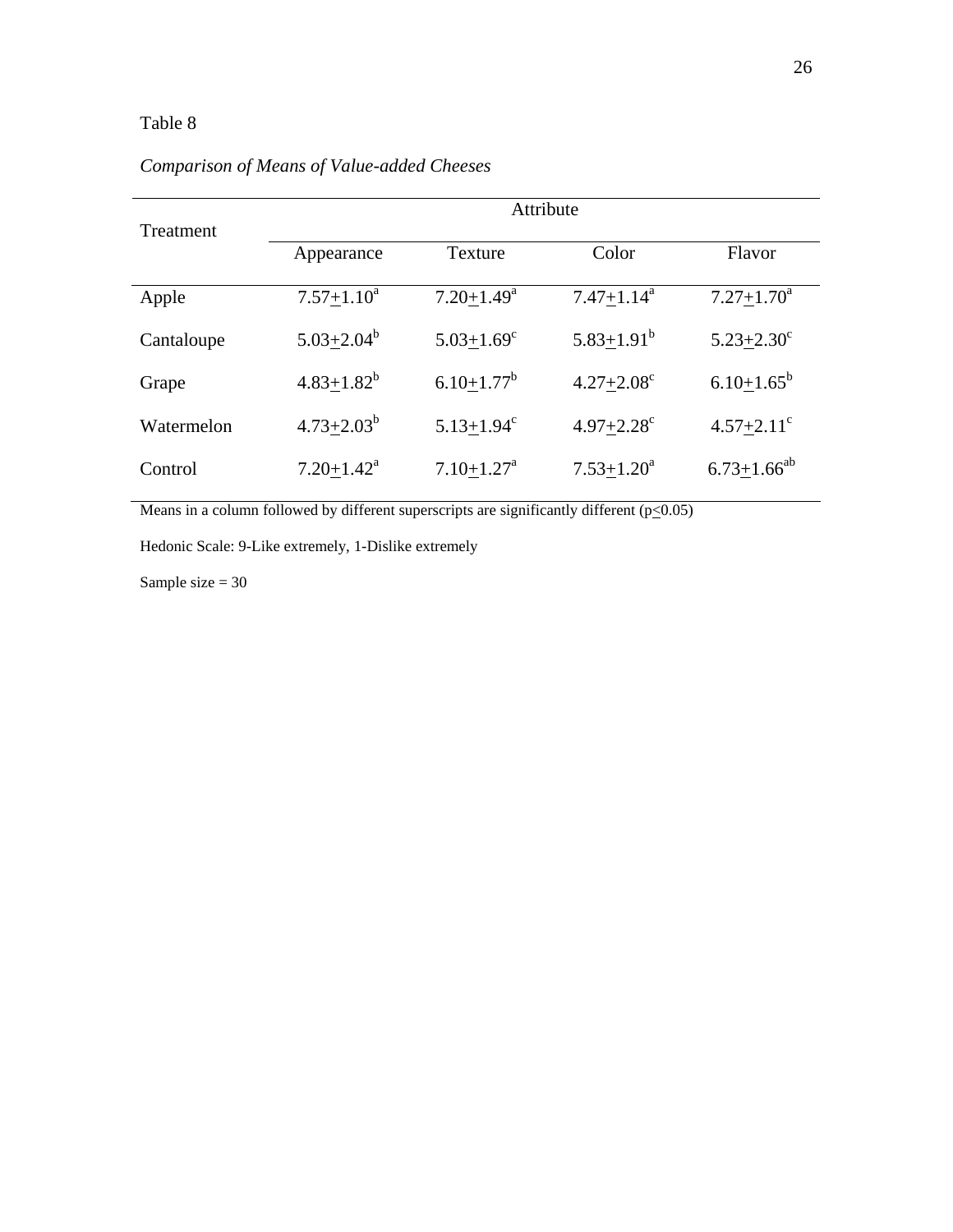

*Figure 5.* Panelists' overall appearance preference rating of value-added cheeses

Sample size  $= 30$ 

## *Texture of Fruit Flavored Cheeses*

The effect of fruit flavors on the texture of fruit flavored cheeses was highly significant (Table 9). In addition, the difference among panelists on their scoring of texture was also highly significant. Although the frequency distribution for texture of apple flavored cheese (Figure 6) was lower than that of the control, the overall texture score of apple flavored cheese  $(7.20 \pm 1.49)$  was higher than the control cheese (Table 8). The texture of grape flavored cheese was preferred over the cantaloupe and watermelon cheeses.

Scale:  $1 = Distike$  Extremely,  $9 = Like$  Extremely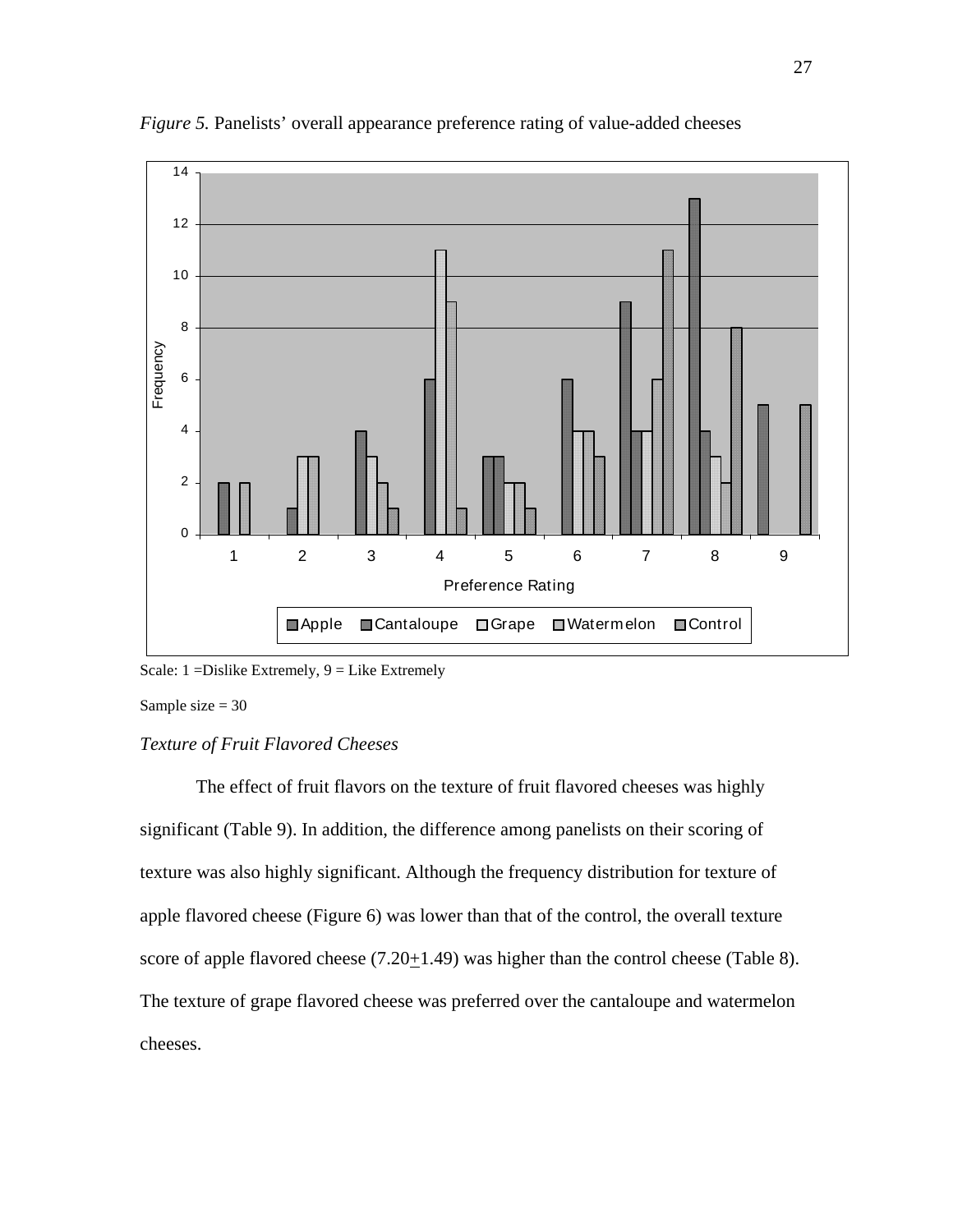# Table 9

*Analysis of Variance for Texture Preference Rating* 

| <b>Source of Variance</b> | <b>Sum of Square</b> | df             | <b>Mean Square</b> | $\mathbf{F}$ | P    |
|---------------------------|----------------------|----------------|--------------------|--------------|------|
| Treatment                 | 128.440              | $\overline{4}$ | 32.110             | 18.120       | .000 |
| Panelist                  | 189.073              | 29             | 6.520              | 3.679        | .000 |
| Error                     | 205.560              | 116            | 1.772              |              |      |
| Total                     | 6129.000             | 150            |                    |              |      |
|                           |                      |                |                    |              |      |

*Figure 6.* Panelists' texture preference rating of value-added cheeses



Scale: 1 =Dislike Extremely, 9 = Like Extremely

Sample size = 30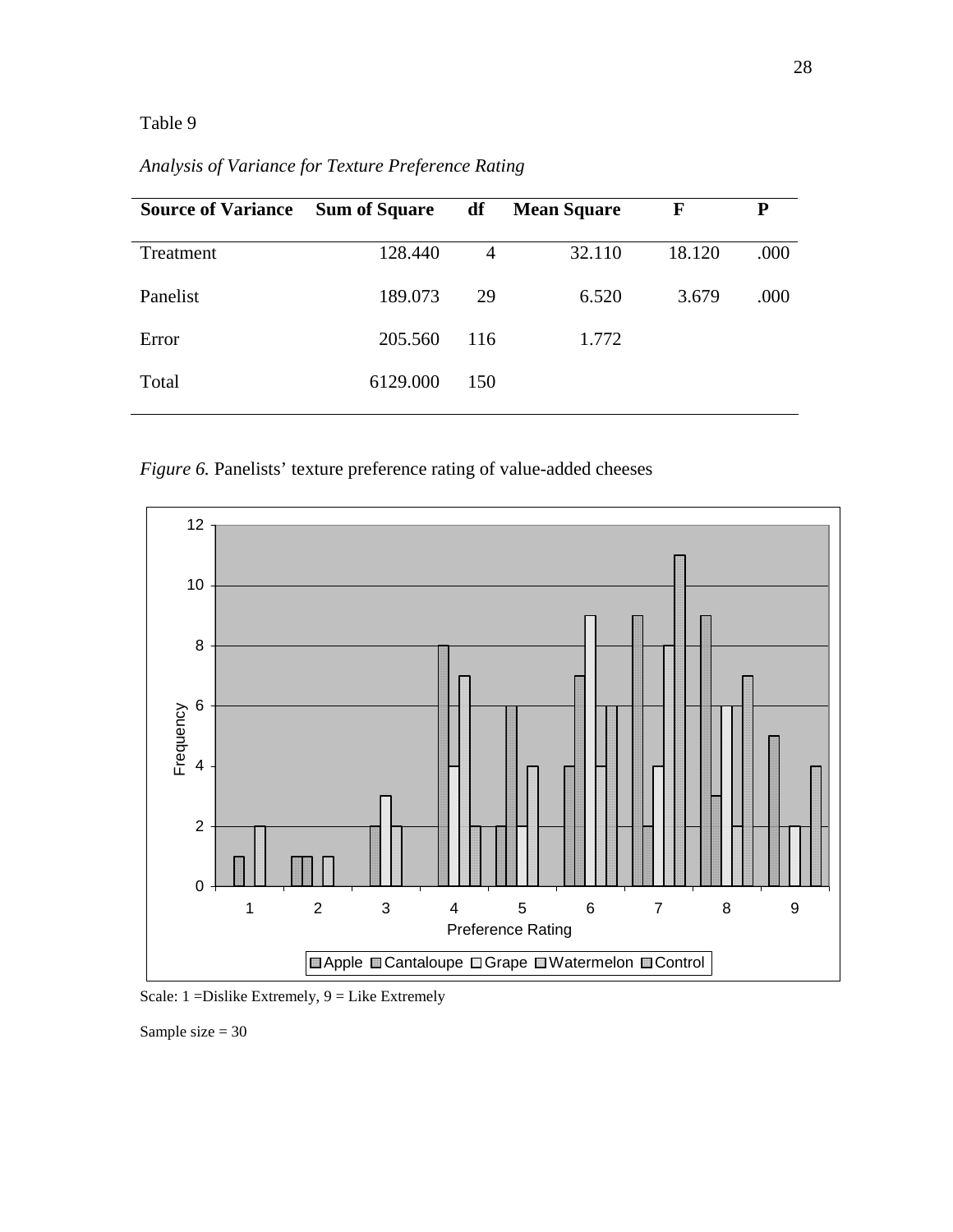## *Color of Fruit Flavored Cheeses*

The color of all fruit flavored cheeses, except grape, was very attractive (Figure 4.a-e). The effect of fruit flavors on the color of fruit flavored cheeses was highly significant (Table 10). In addition, the difference among panelists on their scoring of color was also highly significant. The panelists' preference of apple flavored cheese was comparable to that of the control (Figure 7). As shown in Table 8, the color score of apple flavored cheese  $(7.47 \pm 1.14)$  was approximately equal to that of the cheddar cheese  $(7.53<sub>\pm</sub>1.20)$ . The color of cantaloupe flavored cheese was preferred over the grape and watermelon flavored cheeses.

Table 10

| <b>Source of Variance</b> | <b>Sum of Square</b> | df  | <b>Mean Square</b> | F      | P    |
|---------------------------|----------------------|-----|--------------------|--------|------|
| Treatment                 | 258.040              | 4   | 64.510             | 30.424 | .000 |
| Panelist                  | 215.973              | 29  | 7.447              | 3.512  | .000 |
| Error                     | 245.960              | 116 | 2.120              |        |      |
| Total                     | 6144.000             | 150 |                    |        |      |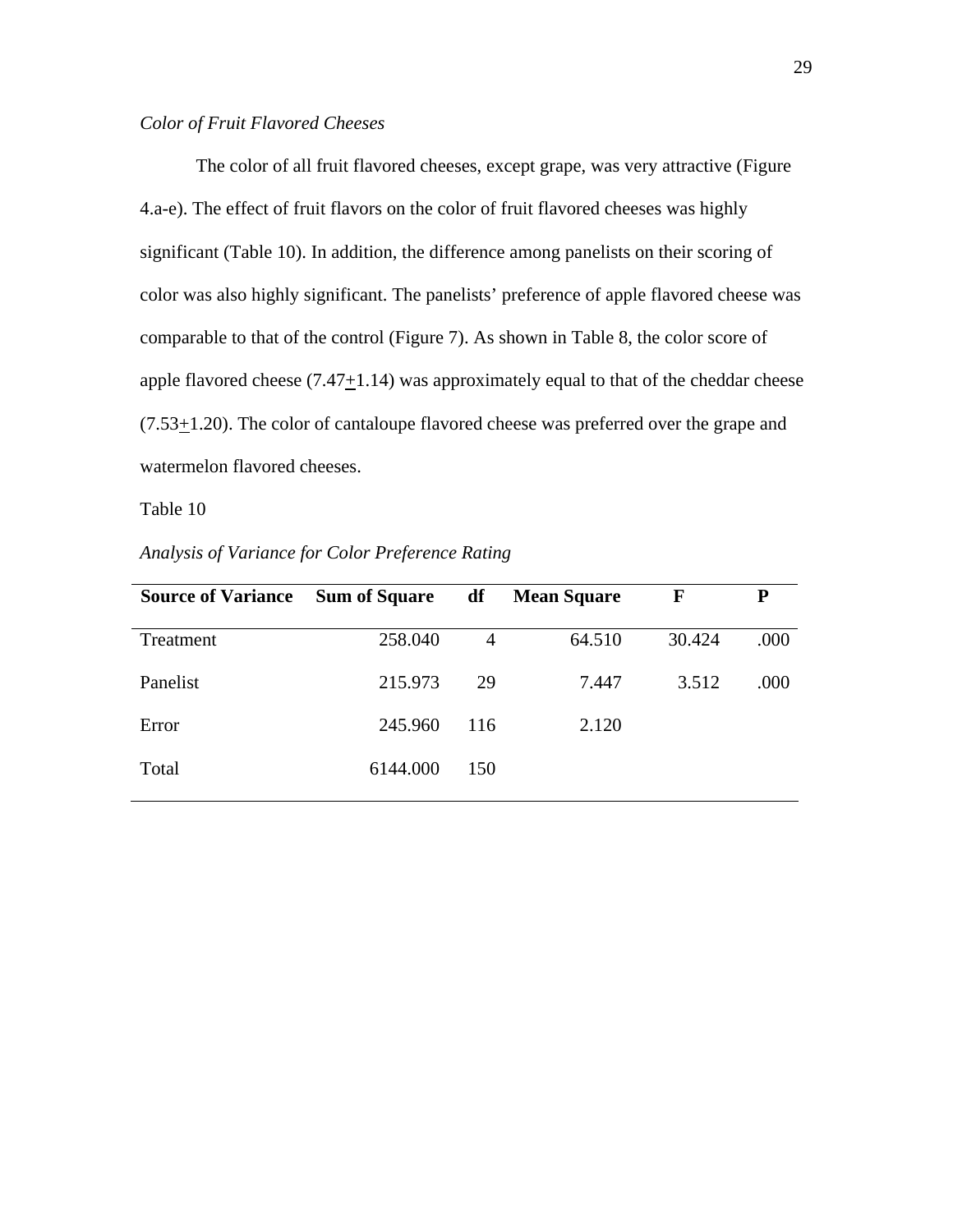

*Figure 7.* Panelists' color preference rating of value-added cheeses

Sample size  $= 30$ 

#### *Flavor of Fruit Flavored Cheeses*

The contribution of fruit juices on the flavor of different cheeses was highly significant (Table 11). In addition, the difference among panelists on their scoring of flavor was also highly significant. The apple flavored cheese scored very well compared to the control as shown in Figure 8. Although the statistical difference was not significant (Table 8), the flavor score for cheese containing apple juice  $(7.24 \pm 1.70)$  was higher than that of the control  $(6.73+1.66)$ . Surprisingly, the grape flavor was preferred over that of cantaloupe and watermelon.

Scale: 1 =Dislike Extremely, 9 = Like Extremely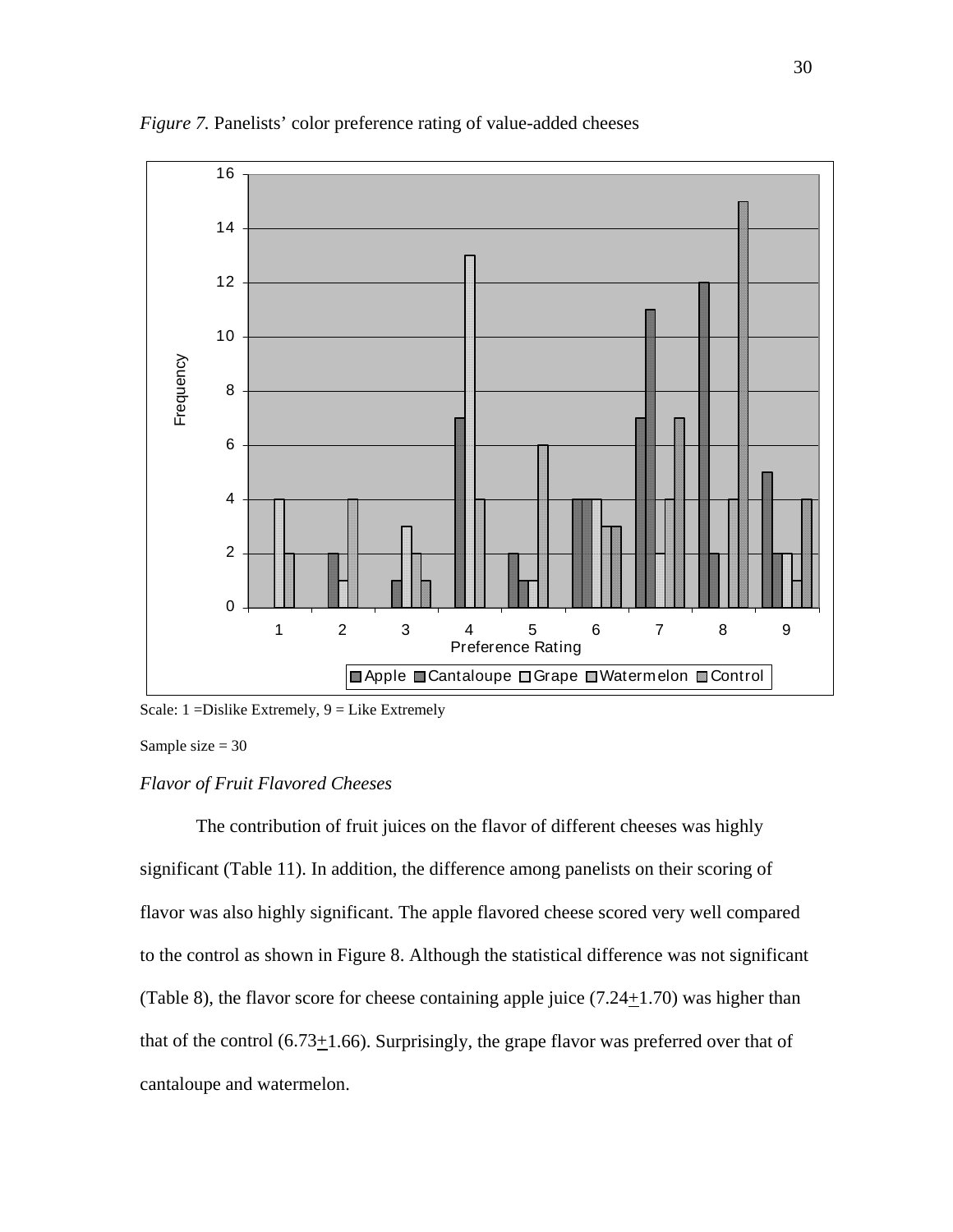# Table 11

*Analysis of Variance for Flavor Preference Rating* 

| <b>Source of Variance</b> | <b>Sum of Square</b> |     | df Mean Square | F      | P    |
|---------------------------|----------------------|-----|----------------|--------|------|
| Treatment                 | 143.773              | 4   | 35.943         | 16.222 | .000 |
| Panelist                  | 268.140              | 29  | 9.246          | 4.173  | .000 |
| Error                     | 257.027              | 116 | 2.216          |        |      |
| Total                     | 6033.000             | 150 |                |        |      |
|                           |                      |     |                |        |      |

*Figure 8.* Panelists' Flavor Preference Rating of Value-added Cheeses



Scale: 1 =Dislike Extremely, 9 = Like Extremely

Sample size = 30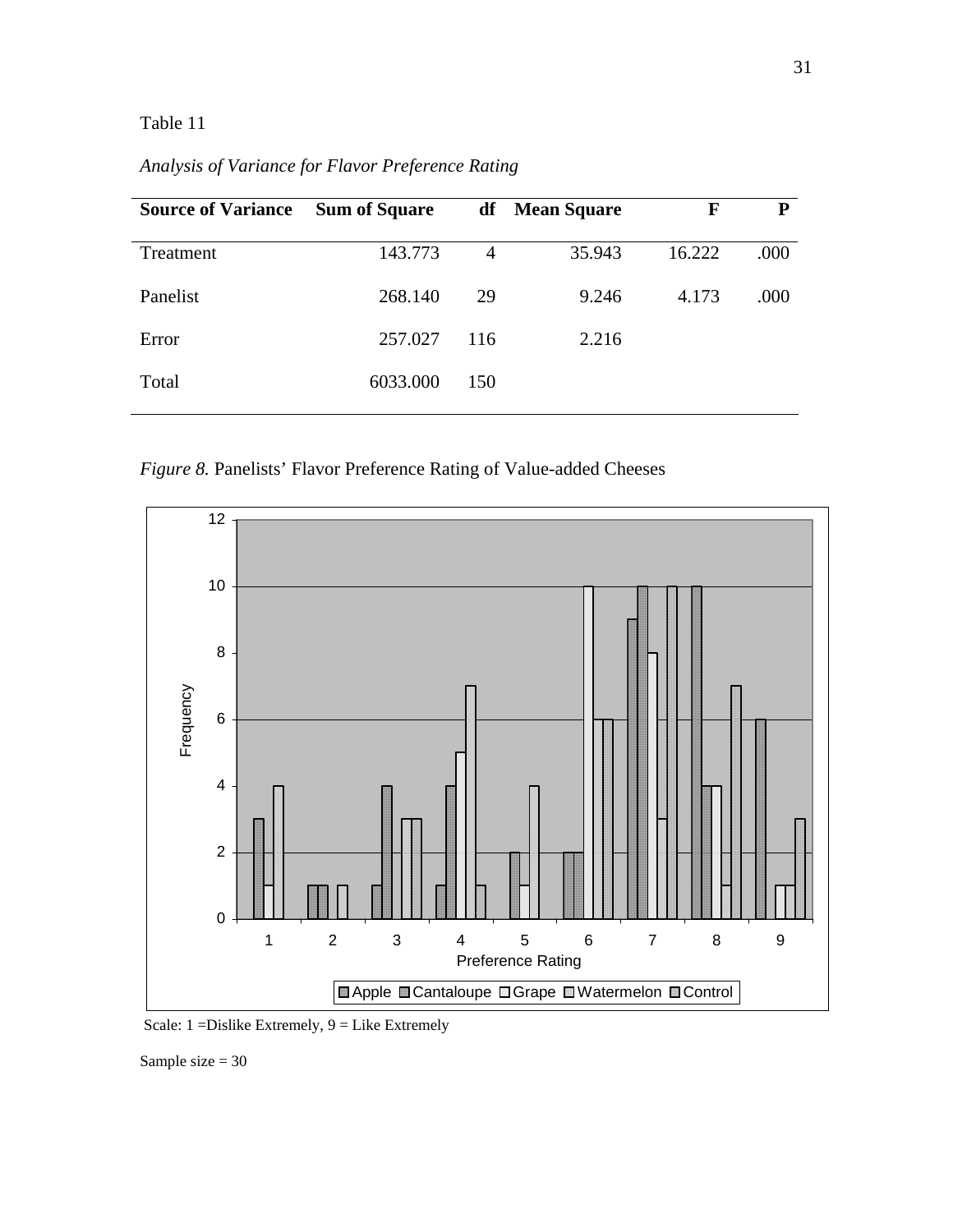#### CHAPTER FIVE

#### Conclusion and Recommendation

## *Conclusion*

The addition of fruit juices to milk altered the pH of the mixture. In most cases (except honeydew) no coagulation of milk was observed. The individual curd pieces of fruit flavored cheeses were less cohesive than the control and were smaller in size.

Among the fruit juices tested apple juice gave the best result in terms of overall appearance, texture, color, and flavor. Although cheeses were produced from milk containing cantaloupe, watermelon, and grape juices at 10% level, the panelists' preference for these cheeses was not marginal. Further research will be needed to improve the sensory attributes of these cheeses.

#### *Recommendation*

Future research should be directed toward:

- 1. Studying the effect of fruit juices on bacteria fermentation of lactose and enzymatic coagulation of casein
- 2. Studying the effect of fruit juices on flavor development during ripening
- 3. Evaluating the effect of increasing fruit juice level
- 4. Investigating nutrient composition, microbial contamination of fruit cheese products
- 5. Evaluating shelf-life
- 6. Improving the appearance and texture of value-added cheeses in order to increase the consumers' preference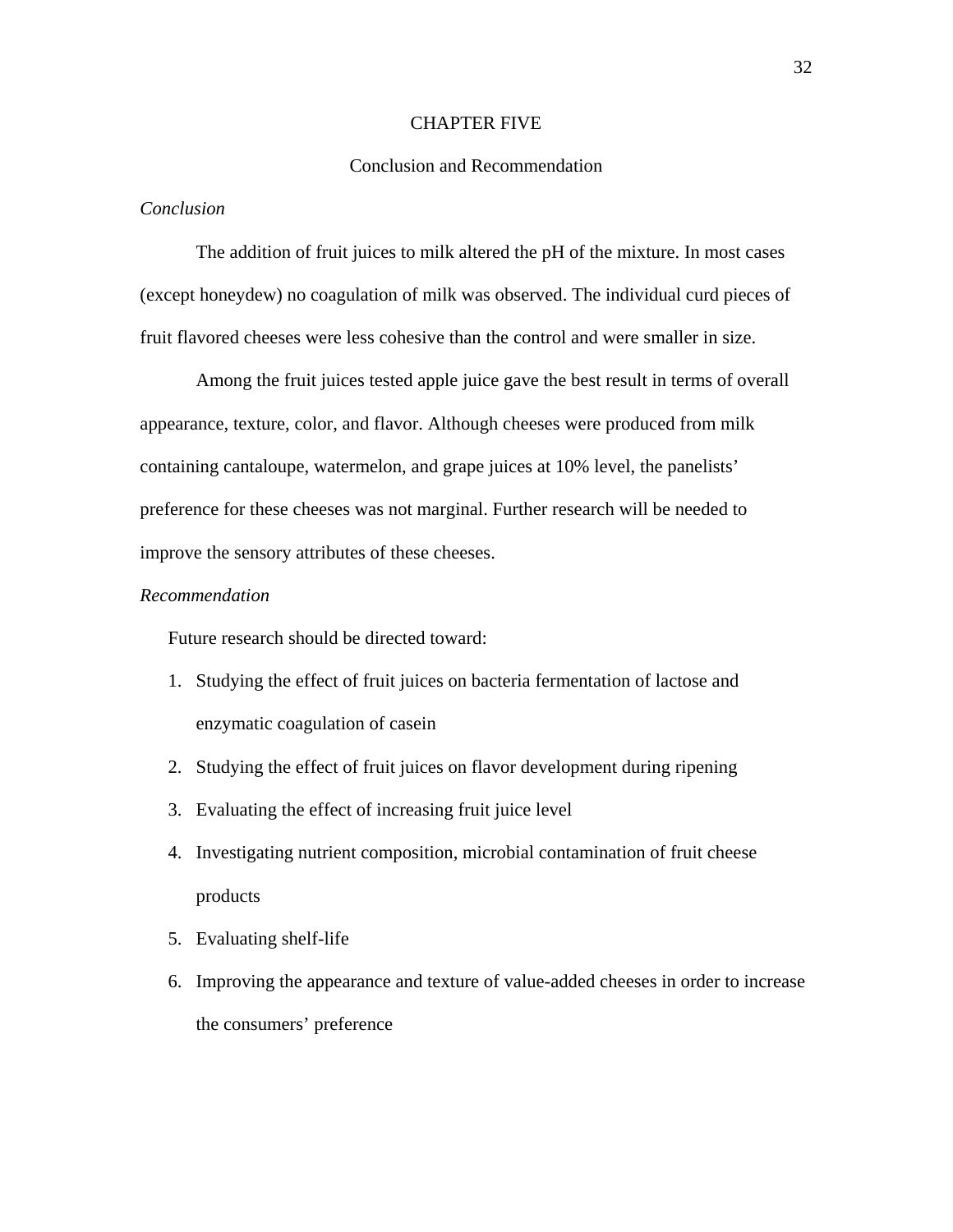#### **References**

- Banks, J. M. (1998). Cheese. In R. Early (Ed.), *The technology of dairy products* (2<sup>nd</sup> ed., pp. 80-122). London: Thomson Science.
- Best, D. (1990). Designing new products from a market prospective. In E. Graf, & I. S. Saguy (Eds.), *Food product development: from concept to the marketplace* (pp.1- 27). New York, NY: AVI.
- Bodyfelt, F.W., Tobias, J., & Trout, G. M. (1988). *The sensory evaluation of dairy products.* New York, NY: AVI.

Duckworth, R. B. (1966). *Fruit and vegetables*. Oxford: Pergamon.

- Edwards, A. J., Vinyard, B. T., Wiley, E. R., Brown, E. D., Collins, J. K., Perkins- Veazia, P. et al. (2003). Composition of watermelon juice increases plasma concentration of lycopene and beta-carotene in humans. *Journal of Nutrition*, 133(4), 1043-1050.
- Ensminger, A. H., Ensminger, M. E., Konlande, J. E., & Robson, K. R. K. (1994). Apple. In *Food and nutrition encyclopedia* (Vol.1, pp.102-108). Boca Raton, FL: CRC Press.
- Ensminger, A. H., Ensminger, M. E., Konlande, J. E., & Robson, K. R. K. (1994). Cantaloupe. In *Food and nutrition encyclopedia* (Vol.1, pp.329-331). Boca Raton, FL: CRC Press.
- Ensminger, A. H., Ensminger, M. E., Konlande, J. E., & Robson, K. R. K. (1994). Melon. In *Food and nutrition encyclopedia* (Vol.2, pp.1442-1443). Boca Raton, FL: CRC Press.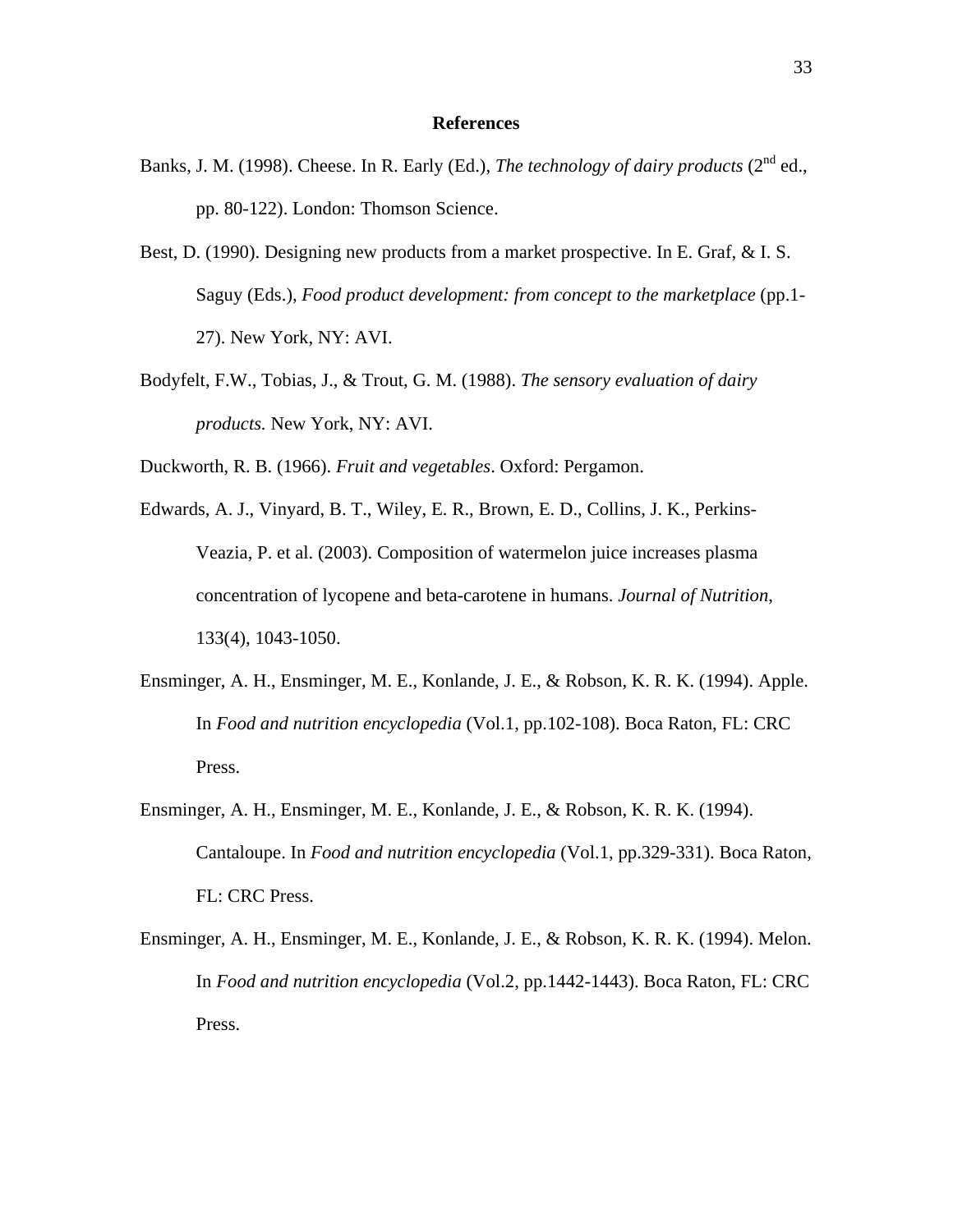- Ensminger, A. H., Ensminger, M. E., Konlande, J. E., & Robson, K. R. K. (1994). Watermelon. In *Food and nutrition encyclopedia* (Vol.2, pp.2294-2296). Boca Raton, FL: CRC Press.
- Food and Drug Administration (2003). *Code of Federal Regulations (CFR), Title 21, Part 133. Cheeses and related cheese products.* Retrieved May 10, 2003, from http://www.accessdatafda.gov/scripts/cdrh/cfdocs/cfCFR/CFRsearch.
- Foreign Agricultural Service (2002). *Cheese production selected countries*. Retrieved May 7, 2003, from http://www.fas.usda.gov/dlp/circular/2002/02-07Dairy/ Chesprod.pdf.
- Fuller, G. W. (1994). *New food product development: From concept to marketplace.*  Boca Raton, FL: CRC Press.
- Galeb, A. D. S., Wrolstad, R E., & McDaniel, M. R. (2002). Composition and quality of clarified cantaloupe juice concentrate. *Journal of food processing and preservation*, *26*(1), 39-56.
- Gill, B., Nelson, B., & Spring, S. (1996). Seven steps to strategic new product development. In M. D. Rosenav, Jr., A. Griffin, G. A. Cartellioin, & N. F. Anschuetz (Eds.), *The PDMA handbook of new product development* (pp. 19-34). New York, NY: John Wiley & Sons.
- Kosikowski, F. V., & Mistry, V. V. (1997). *Cheese and fermented milk foods*: Vol.1. Origins and principles (3rd ed.). Ann Arbor, MI: Edwards Brothers.
- Kotler, P. (1997). *Marketing management: Analysis, planning, implementation, and control* (9<sup>th</sup> ed.). Upper Saddle River, NJ: Prentice-Hall, Inc.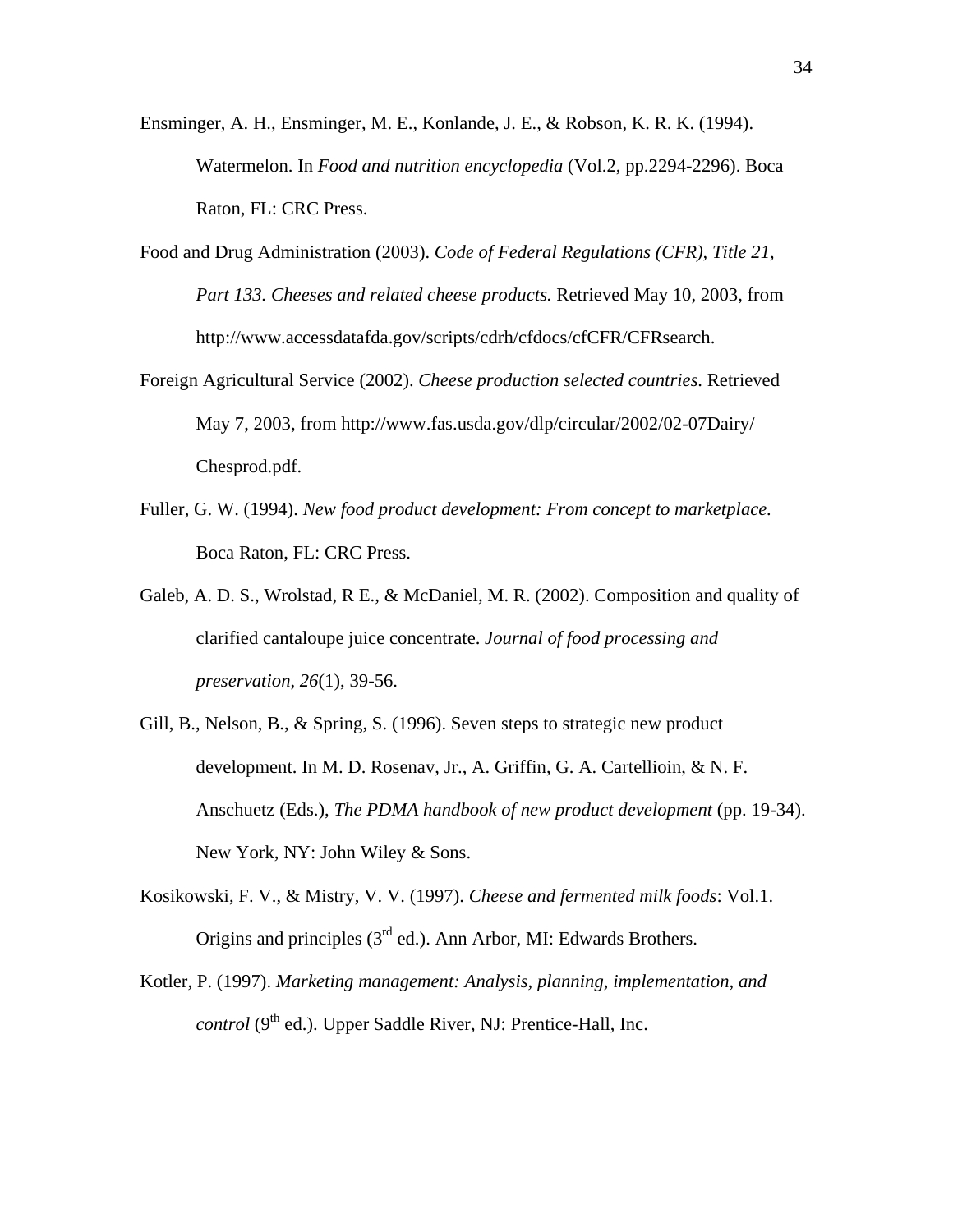- Lal Kaushal, B. B., & Sharma, P. C. (1995). Apple. In D.K. Salunkhe, & S. S.Kadam (Eds.), *Handbook of fruit science and technology: production, composition, storage, and processing* (pp. 91-122). New York, NY: Dekker.
- Lawless, H. T., & Heymann, H. (1998). *Sensory evaluation of food: principles and practices*. New York, NY: Chapman & Hall.
- Lord, J. B. (2000). Product policy and goals. In A. L. Brody & J. B. Lord (Eds.), *Developing new food products for a changing marketplace* (pp. 29-53). Lancaster, PA: Technomic.
- Meilgaard, M., Civille, G. V., & Carr, B. T. (1999). *Sensory evaluation techniques* (3rd ed.). Boca Raton, FL: CRC Press.
- Patil, V. K., Chakrawar, V. R., Narwadkar, P. R., & Shinde, G.S. (1995). Grape. In D. K. Salunkhe, & S. S. Kadam (Eds.), *Handbook of fruit science and technology: production, composition, storage, and processing* (pp. 7-38). New York, NY: Dekker.
- Peynaud, E., & Ribereau-Gayon, P. (1971). The grape. In A. C. Hulme (Ed.), *Food science and technology: A series of monographs: Vol. 2. The biochemistry of fruits and their products* (pp. 171-205). New York, NY: Academic Press.
- Pratt, H. K. (1971) Melons. In A. C. Hulme (Ed.), *Food science and technology: A series of monographs: Vol. 2. The biochemistry of fruits and their products* (pp. 207- 232). New York, NY: Academic Press.
- Ritter, S. (2000, February 7). Process Cheese. Chemical and Engineering News. *78*(6), 51.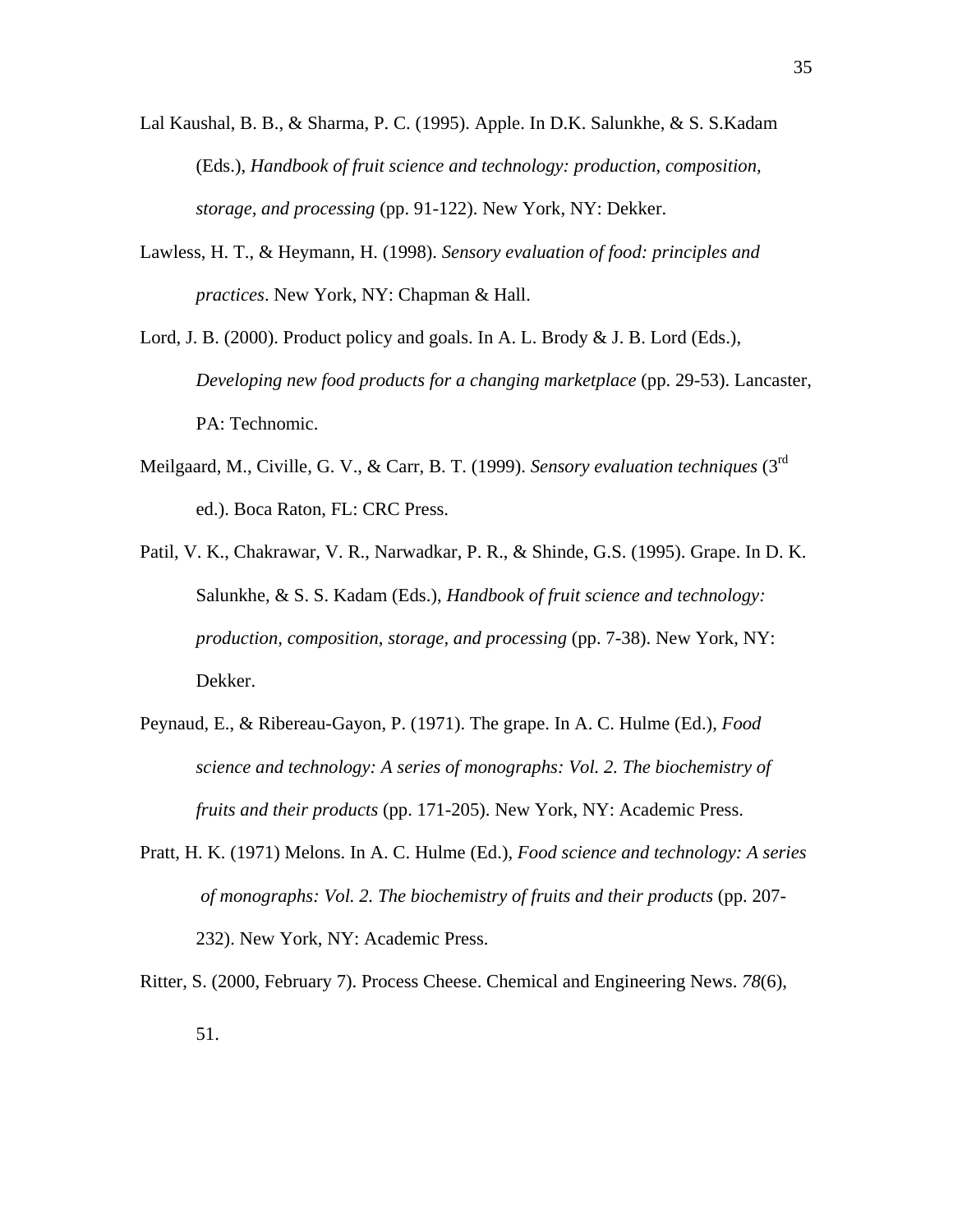Robinson, R. K., & Wilbey, R. A. (1998). *Cheesemaking practice* (3rd ed.). New York, NY: Kluwer Academic/Plenum Publishers.

Root, W. H. (1996). Apple and apple processing. In L. P. Somogyi, D. M. Barrett, & Y. N. Hui (Eds.), *Processing Fruits: Science and technology: Vol. 2. Major processed products* (pp. 1-35). Lancaster, PA: Technomic.

- Sherbon, J. W. (1988). Physical properties of milk. In N.P. Wong, R. Jenness, M. Keeney, & E. H. Marth (Eds.), *Fundamentals of dairy chemistry* (3<sup>rd</sup> ed., pp. 409-460). New York, NY: AVI.
- Speer, E. (1998). *Milk and dairy product technology* (A. Mixa, Trans.). New York, NY: Marcel Dekker, Inc.
- Wisconsin Agricultural Statistics Service. (2003) *Dairy Products.* Retrieved June 28, 2003, from http://www.nass.usda.gov/wi/dairy/dairypd.pdf.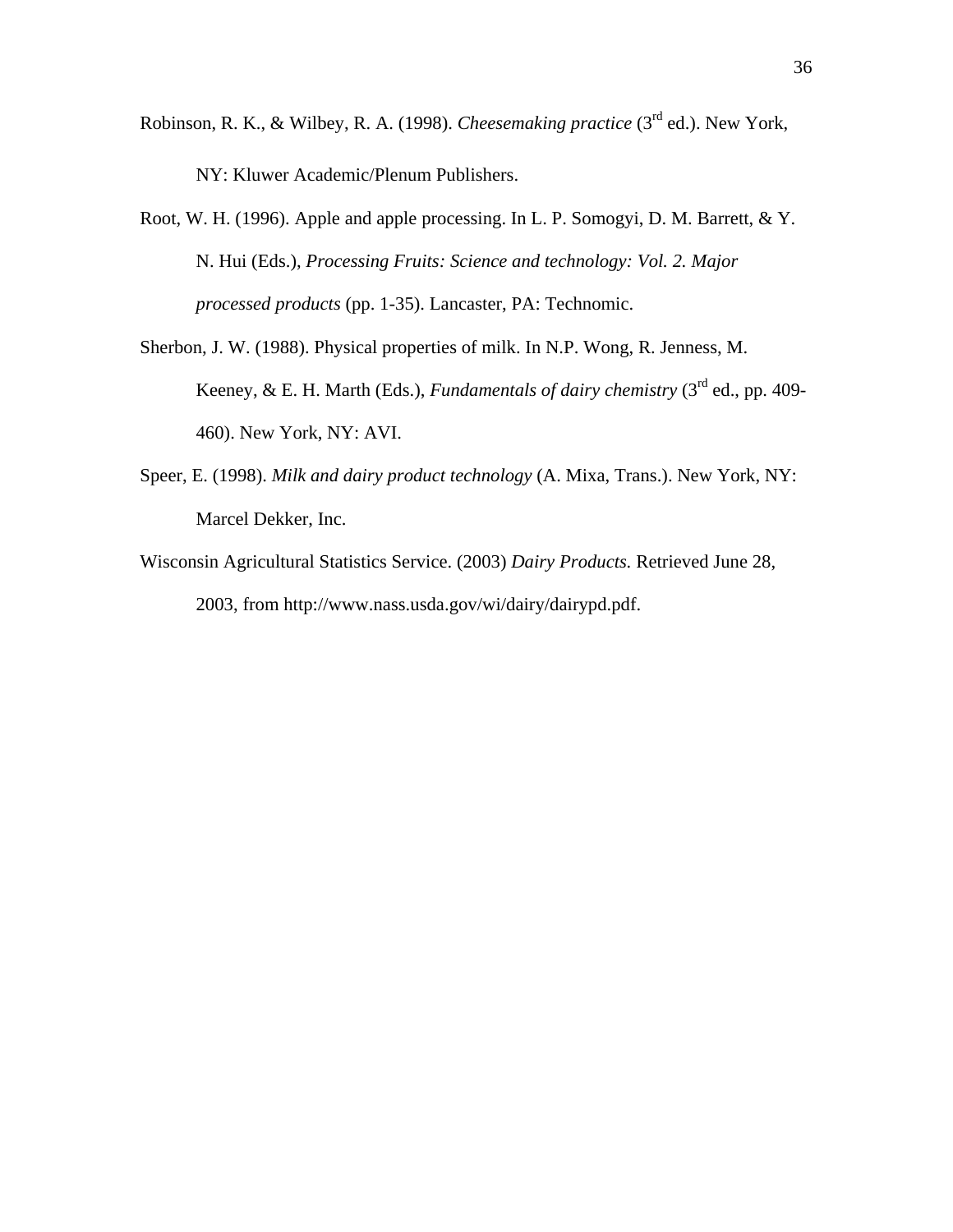**Appendix A** 

**Consent Form**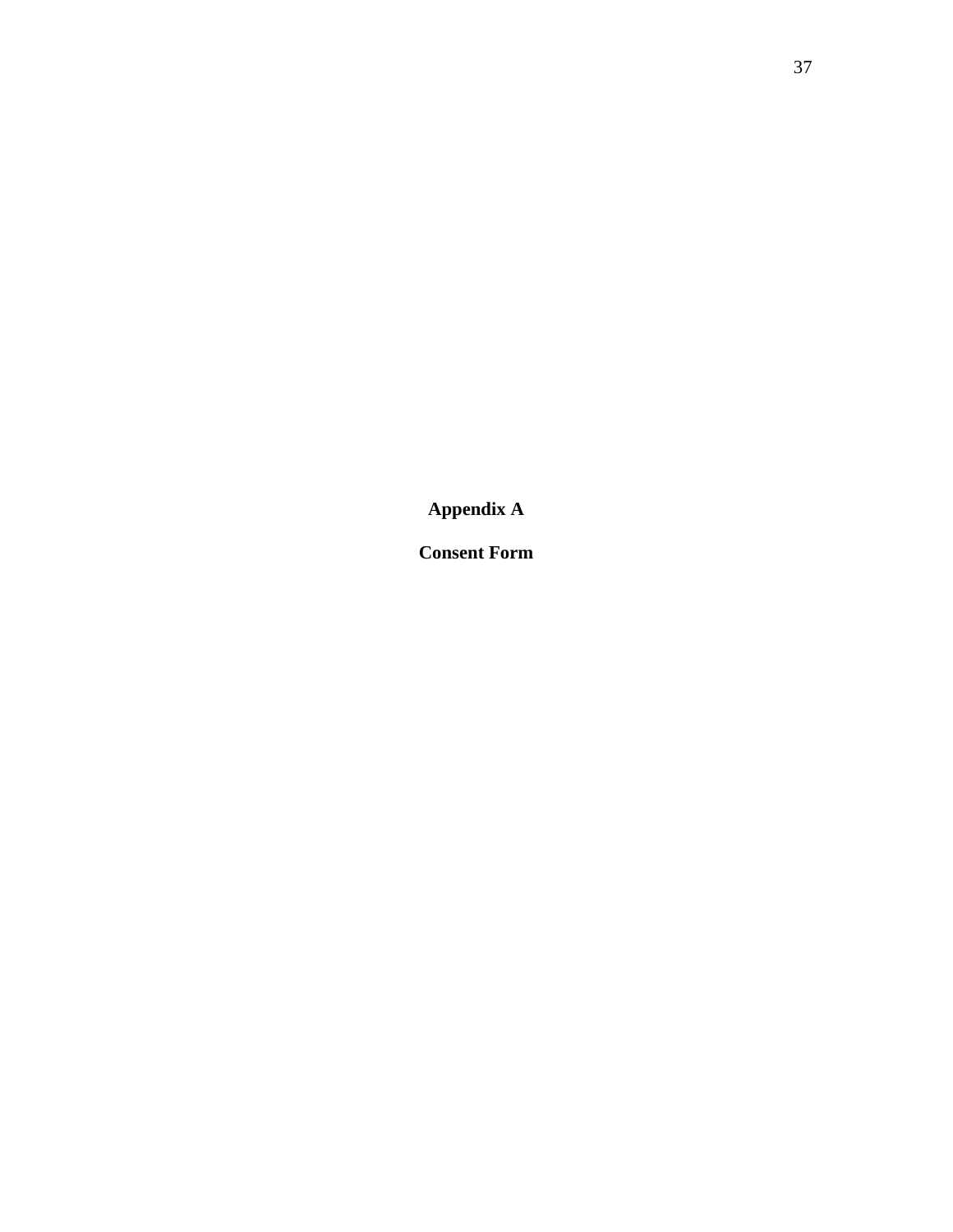I understand that by returning the/this questionnaire, I am giving my informed consent as a participating volunteer in this study. I understand the basic nature of the study and agree that any potential risks are exceedingly small. I understand that all of the samples from this study will consist of cheese product produced from cow milk. The ingredients include lactose, milk mineral, and several kinds of fruit juices (apple, watermelon, grape, cantaloupe etc). I also understand the potential benefits that might be by including fruit juice in cheese products. I am aware that the information is being sought in a specific manner so that only minimal identifiers are necessary and so that confidentiality is guaranteed. I realize that I have the right to refuse to participate and that my right to withdraw from participation at any time during the study will be respected with no coercion or prejudice.

 NOTE: Questions or concerns about the research study should be addressed to Pimrutai Monphongchai, the researcher, Graduate Student, Food and Nutrition Department, UW-Stout, phone (715) 233-0598, or Dr. Gour Choudhury, the research advisor, Associate Professor, Food and Nutrition Department, UW-Stout, phone (715) 232-1623.

 Questions about the rights of research subjects can be addressed to Sue Foxwell, Human Protections Administrator, UW-Stout Institutional Review Board for the Protection of Human Subjects in Research, 11 Harvey Hall, Menomonie, WI, 54751, phone (715) 232-1126.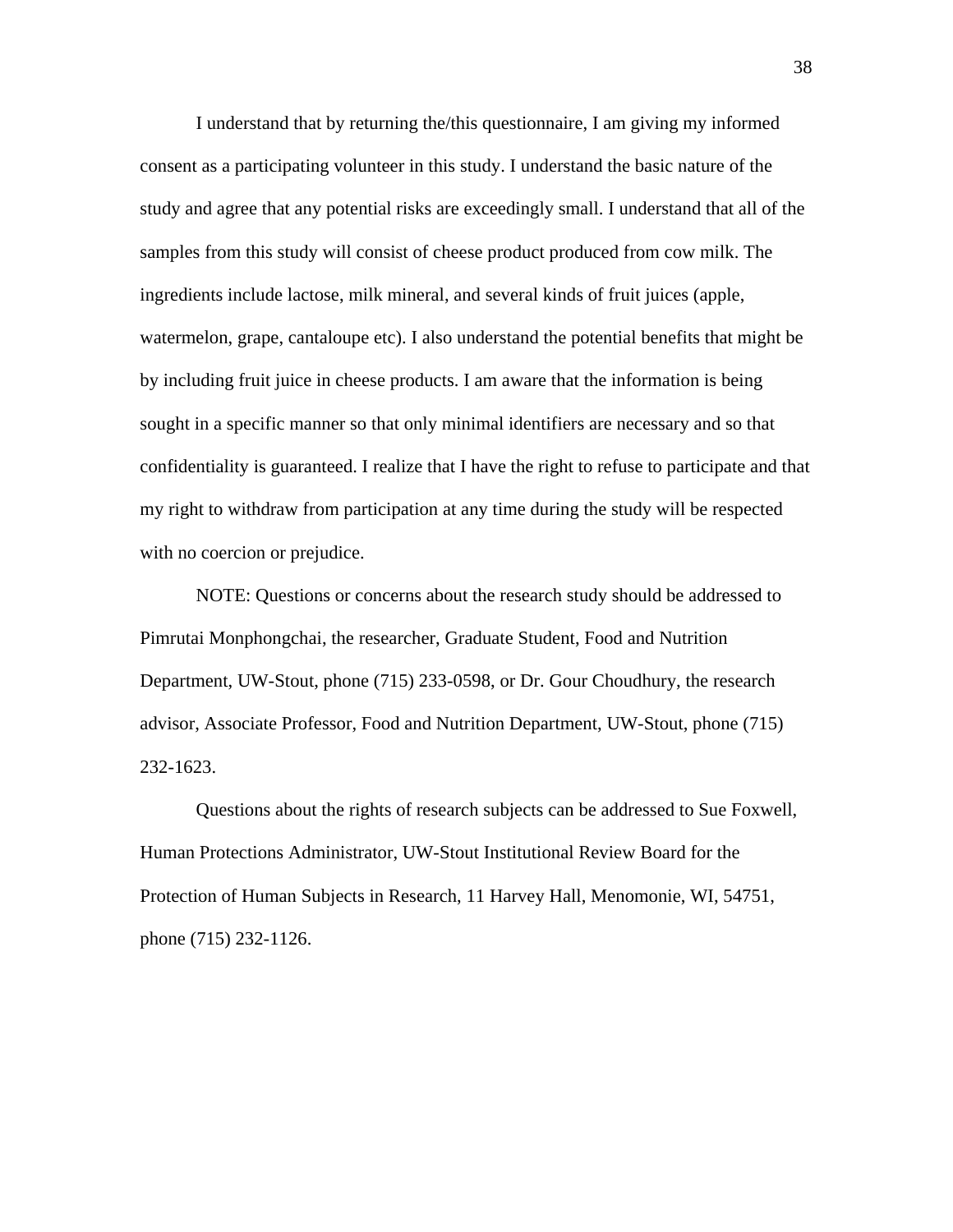**Appendix B** 

**Sensory Evaluation Questionnaire**